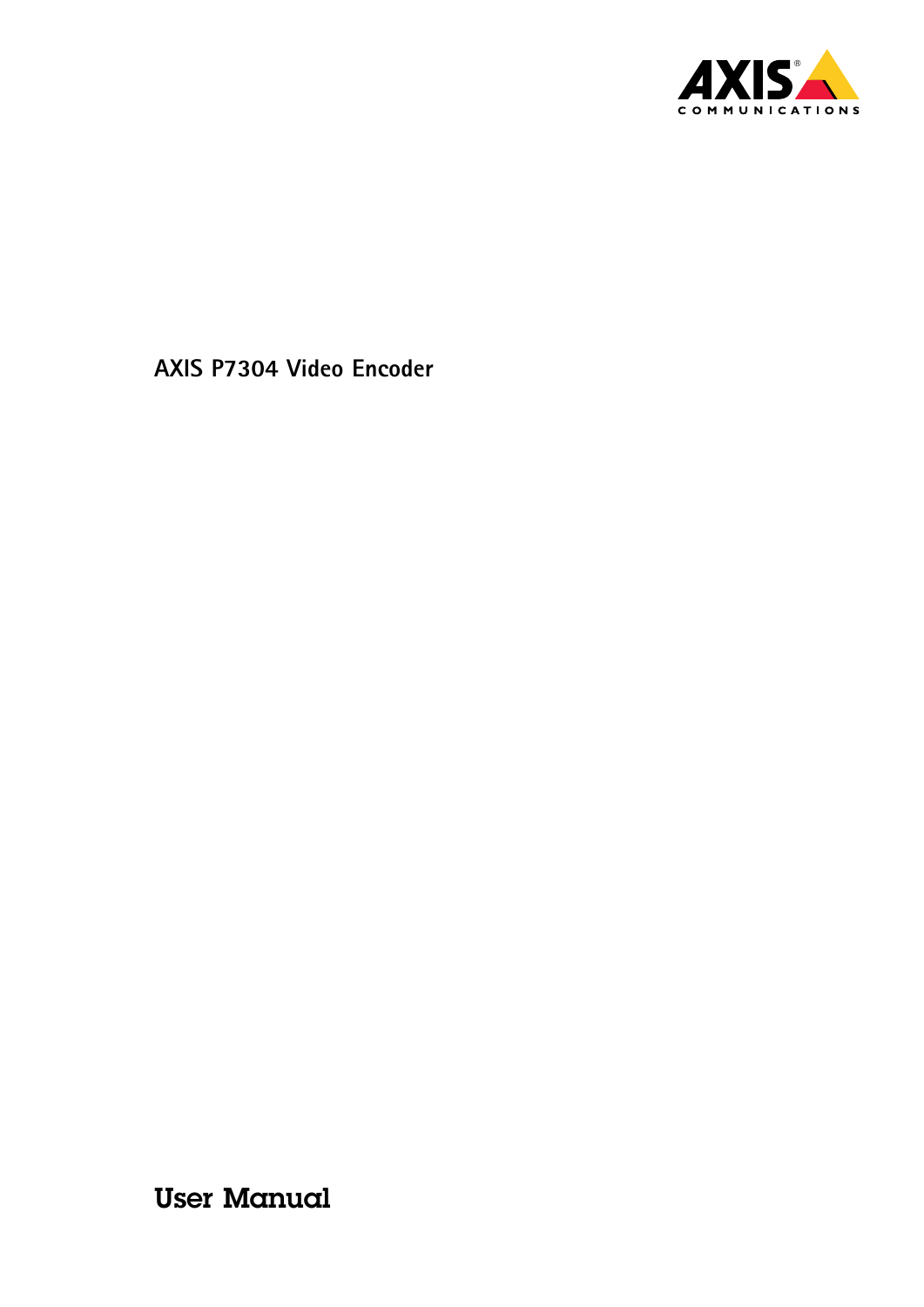# **Table of Contents**

| 3                    |
|----------------------|
| $\overline{3}$       |
| $\bar{3}$            |
| $\overline{4}$       |
| 6                    |
| 6                    |
| 8                    |
| $\overline{9}$       |
| 10                   |
| 13                   |
| 14                   |
| 14                   |
| 14                   |
| 14                   |
| 15                   |
| 16                   |
| 16                   |
| 16                   |
| 16                   |
| 17                   |
| 17                   |
| 18<br>19             |
|                      |
| 20<br>20             |
| 20                   |
| 21                   |
| 21<br><b>Buttons</b> |
| 21                   |
|                      |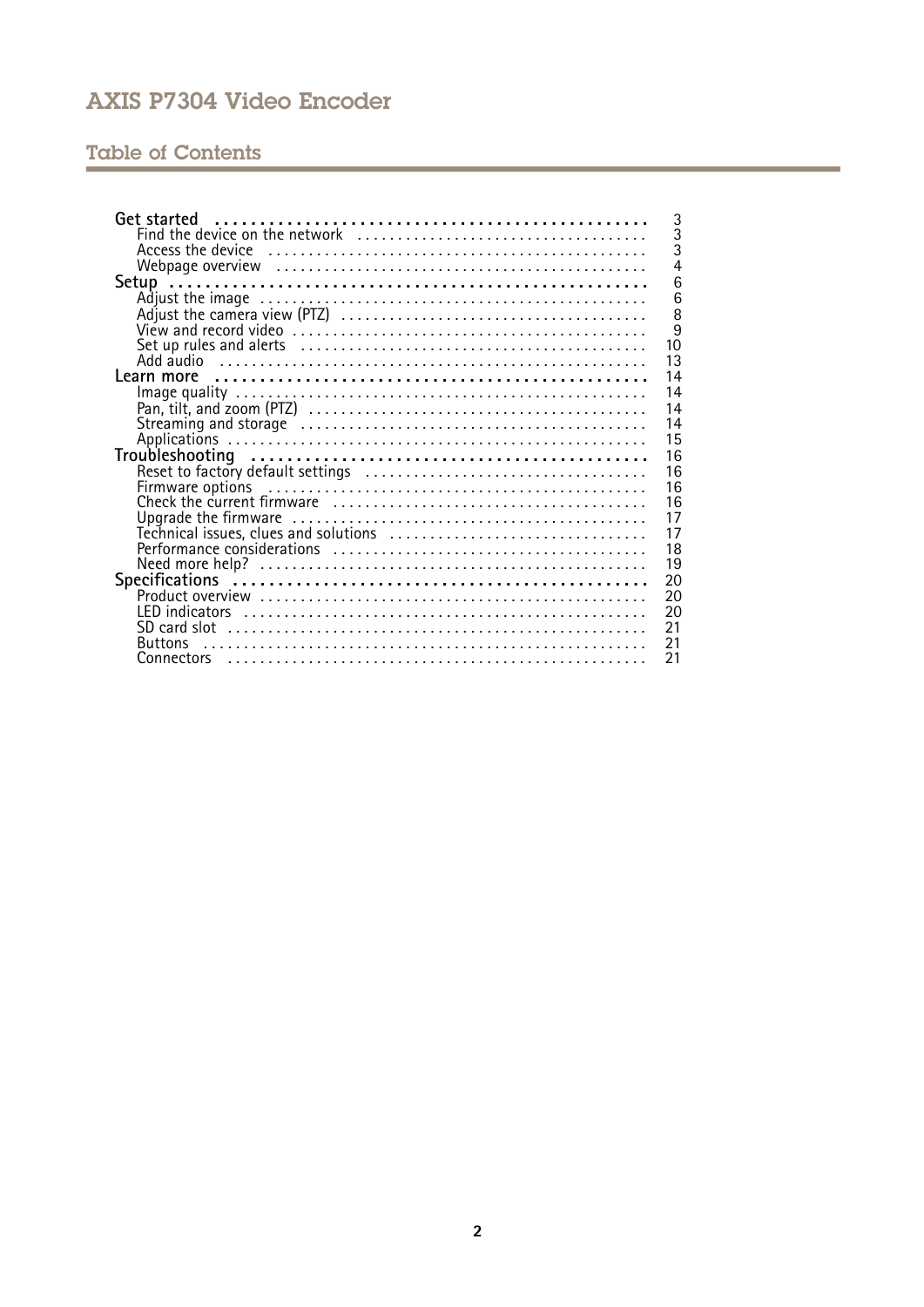# <span id="page-2-0"></span>Get started

# Get started

### **Find the device on the network**

To find Axis devices on the network and assign them IP addresses in Windows®, use AXIS IP Utility or AXIS Device Manager. Both applications are free and can be downloaded from *[axis.com/support](https://www.axis.com/support)*

For more information about how to find and assign IP addresses, see the document *How to assign an IP address and access your device* on the device page at *[axis.com](https://www.axis.com)*

#### **Browser support**

You can use the device with the following browsers:

|                             | Chrome™     | Firefox®  | $Edge^{\otimes}$ | Safari <sup>®</sup> |
|-----------------------------|-------------|-----------|------------------|---------------------|
| Windows <sup>®</sup>        | recommended | $\lambda$ | $\lambda$        |                     |
| $OS X^*$                    | recommended |           |                  |                     |
| Other operating systems   X |             | ⌒         |                  |                     |

If you need more information about recommended browsers, go to *[axis.com/browser-support](https://www.axis.com/browser-support)*

### **Access the device**

1. Open <sup>a</sup> browser and enter the IP address or host name of the Axis device.

If you have <sup>a</sup> Mac computer (OS X), go to Safari, click on Bonjour and select the device from the drop-down list. To add Bonjour as <sup>a</sup> browser bookmark, go to **Safari <sup>&</sup>gt; Preferences**.

If you do not know the IP address, use AXIS IP Utility or AXIS Device Manager to find the device on the network.

- 2. Enter the username and password. If you access the device for the first time, you must set the root password. See *Set <sup>a</sup> secure password for the root account on page 3* .
- 3. The live view page opens in your browser.

#### **Verify that no one has tampered with the firmware**

To make sure that the device has its original Axis firmware, or to take full control of the device after <sup>a</sup> security attack:

1. Reset to factory default settings. See *Reset to factory default [settings](#page-15-0) on page [16](#page-15-0)*

After the reset, secure boot guarantees the state of the device.

2. Configure and install the device.

#### **Set <sup>a</sup> secure password for the root account**

#### Important

The default administrator username is **root**. If the password for root is lost, reset the device to factory default settings.

- 1. Type <sup>a</sup> password. Follow the instructions about secure passwords. See *Secure [passwords](#page-3-0) on page [4](#page-3-0)* .
- 2. Retype the password to confirm the spelling.
- 3. Click **Create login**. The password has now been configured.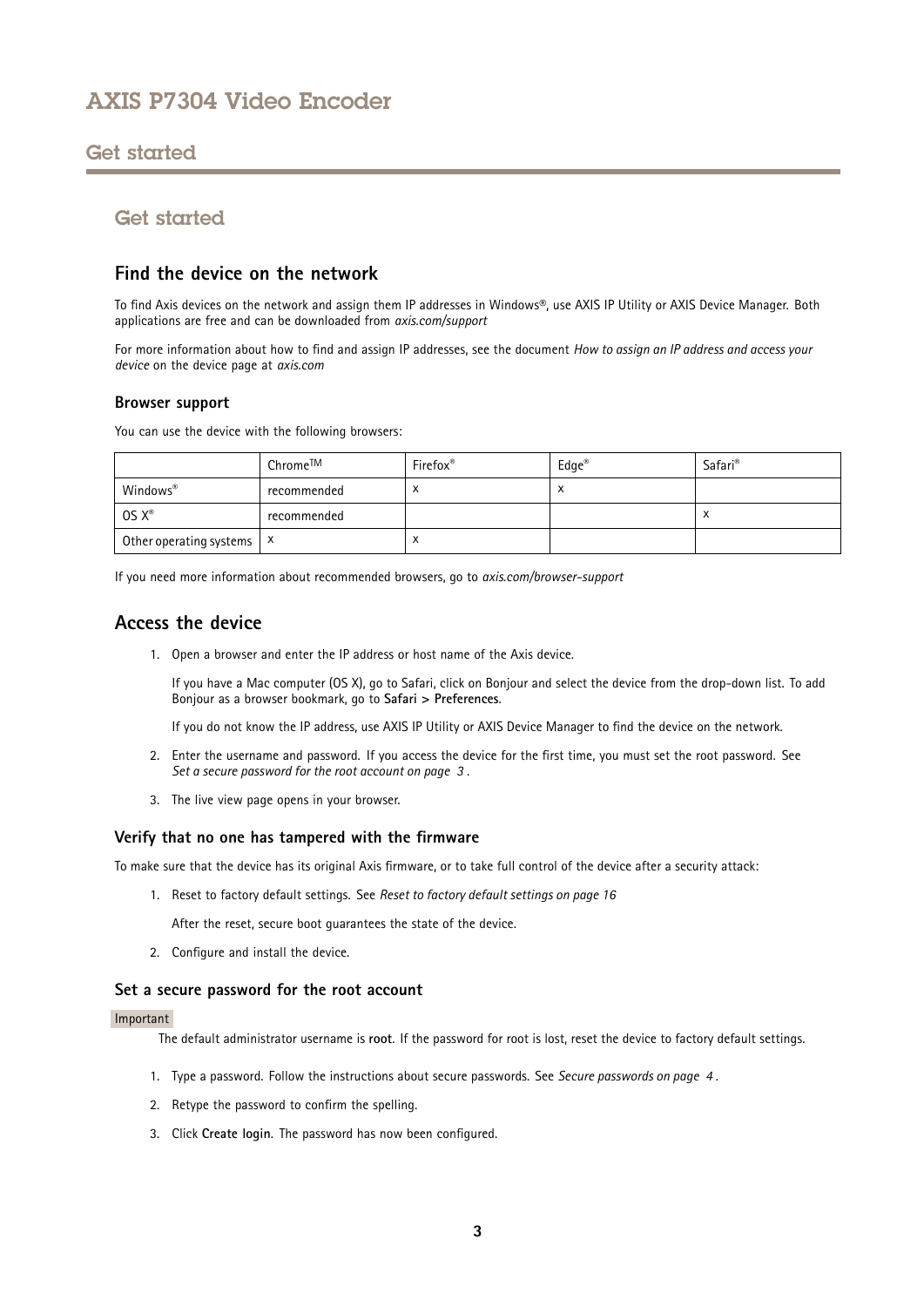# <span id="page-3-0"></span>Get started

#### **Secure passwords**

#### Important

Axis devices send the initially set password in clear text over the network. To protect your device after the first login, set up <sup>a</sup> secure and encrypted HTTPS connection and then change the password.

The device password is the primary protection for your data and services. Axis devices do not impose <sup>a</sup> password policy as they may be used in various types of installations.

To protect your data we strongly recommend that you:

- Use <sup>a</sup> password with at least 8 characters, preferably created by <sup>a</sup> password generator.
- Don't expose the password.
- Change the password at <sup>a</sup> recurring interval, at least once <sup>a</sup> year.

### **Webpage overview**



- *1 Live view control bar*
- *2 Live view*
- *3 Product name*
- *<sup>4</sup> User information, color themes, and help*
- *5 Video control bar*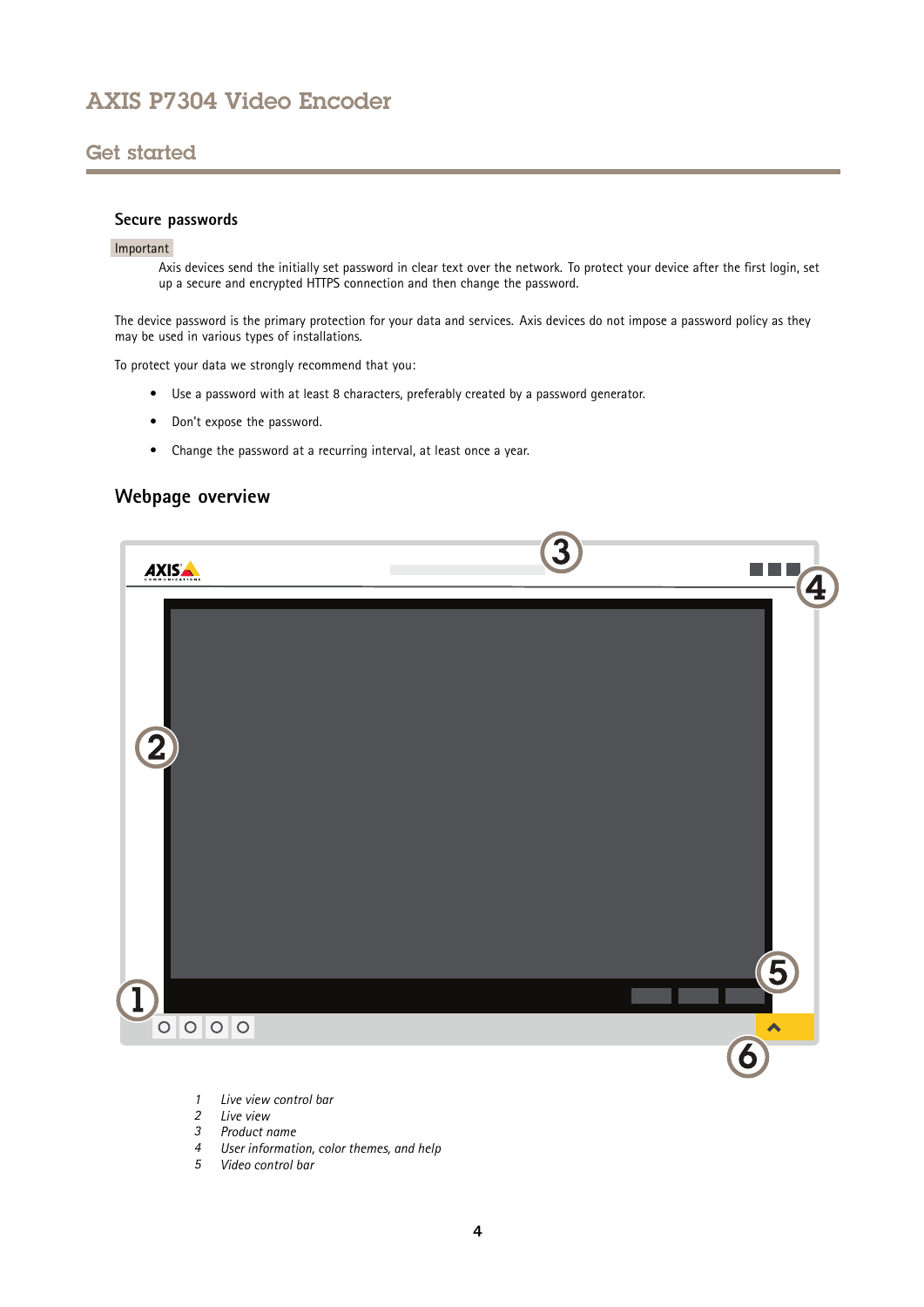# Get started

| Settings toggle<br>$\boldsymbol{6}$                                                               |                                 |                                                                        |
|---------------------------------------------------------------------------------------------------|---------------------------------|------------------------------------------------------------------------|
| AXIS                                                                                              |                                 |                                                                        |
|                                                                                                   |                                 |                                                                        |
|                                                                                                   |                                 | $\blacktriangledown$                                                   |
| $\overline{z}$<br>$\overline{\mathbf{C}}$<br>$\overline{\phantom{a}}$<br>$\overline{\phantom{a}}$ | <b>The Common</b><br>$\sqrt{2}$ | <b>The Common</b><br>$\blacktriangleright$<br>$\overline{\phantom{a}}$ |
|                                                                                                   | $0 0 0 0 0 0 0$                 |                                                                        |

*7 Settings tabs*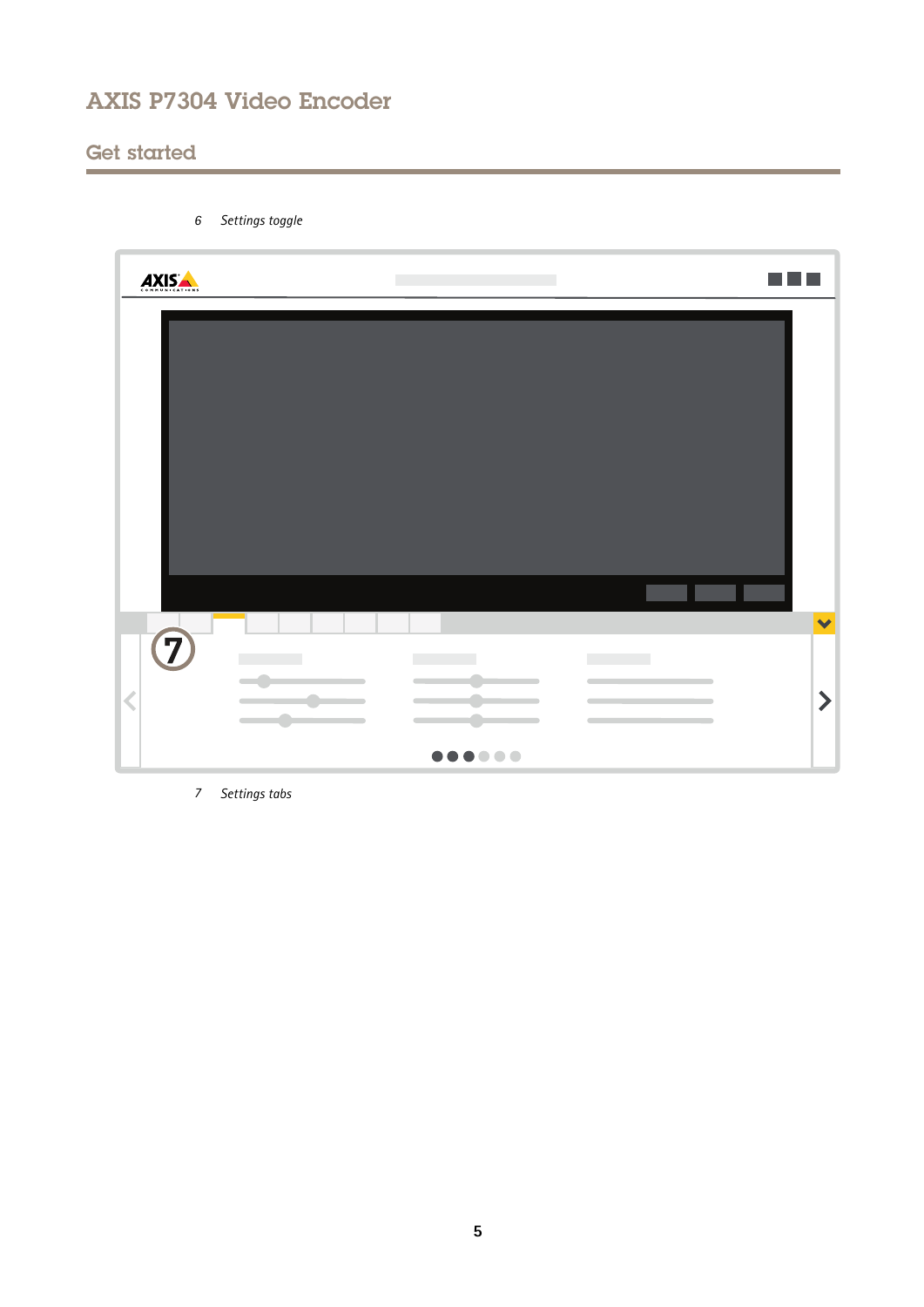### <span id="page-5-0"></span>Setup

Setup

# **Adjust the image**

To learn more about different image settings, see *[Image](#page-13-0) quality on page [14](#page-13-0)*.

#### **Level the camera**

To adjust the view in relation to <sup>a</sup> reference area or object, use the leveling guide in combination with <sup>a</sup> mechanical adjustment of the camera.

- 1. Go to **Settings <sup>&</sup>gt; System <sup>&</sup>gt; Orientation** and click .
	-
- 2. Adjust the camera mechanically until the position of the reference area or object, is aligned with the leveling guide.

#### **Handle scenes with strong backlight**

Dynamic range is the difference in light levels in an image. In some cases the difference between the darkest and the brightest areas can be significant. The result is often an image where either the dark or the bright areas are visible. Wide dynamic range (WDR) makes both dark and bright areas of the image visible.

- 1. Go to **Settings <sup>&</sup>gt; Image <sup>&</sup>gt; Wide dynamic range**.
- 2. If required, turn on WDR.
- 3. Use the **Local contrast** slider to adjust the amount of WDR.



*Image without WDR.*



*Image with WDR.*

Note

WDR may cause artifacts in the image.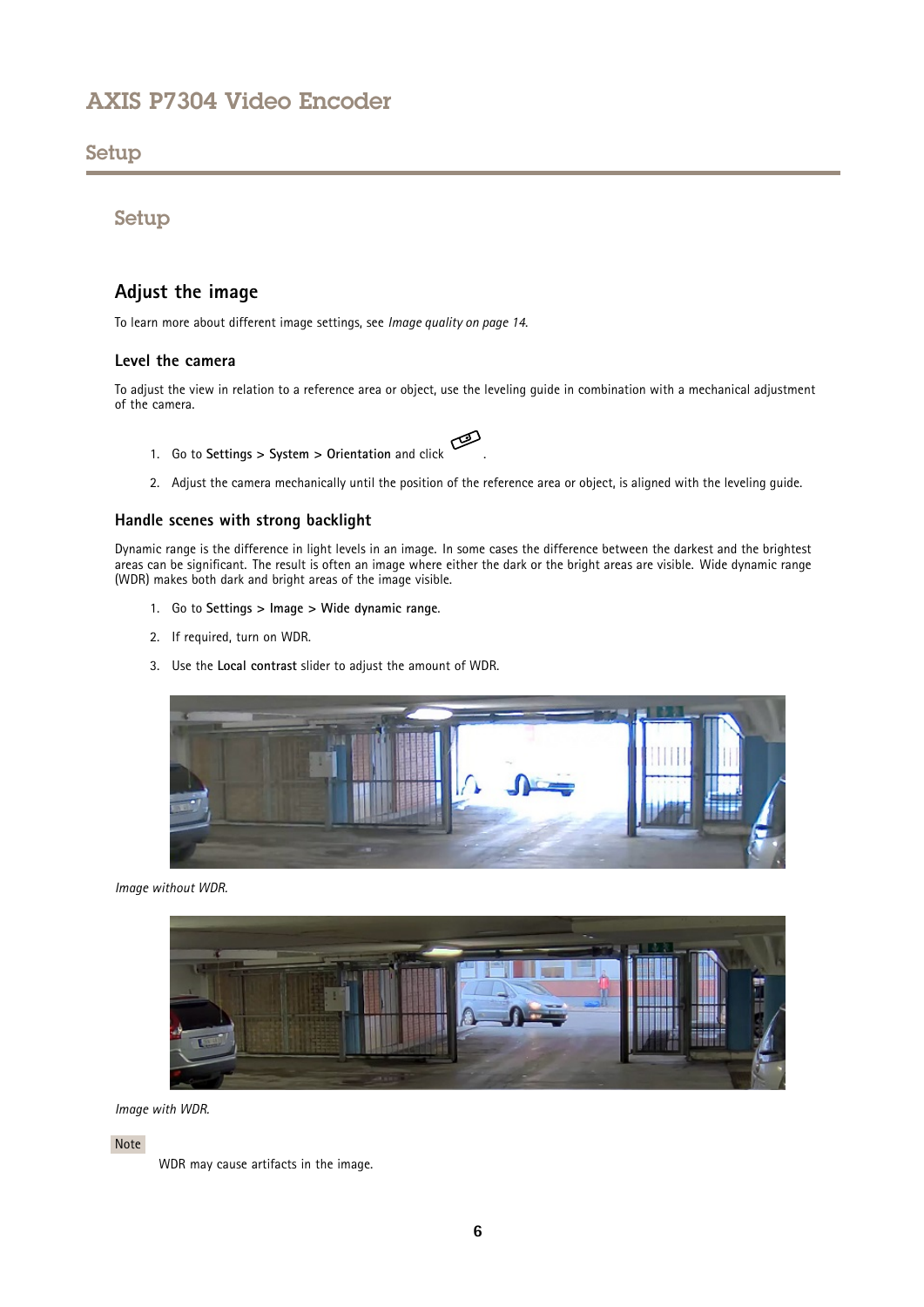# Setup

Find out more about WDR and how to use it at *[axis.com/web-articles/wdr](https://www.axis.com/web-articles/wdr)*

#### **Monitor long and narrow areas**

Use corridor format to better utilize the full field of view in <sup>a</sup> long and narrow area, for example <sup>a</sup> staircase, hallway, road, or tunnel.



- 1. Depending on your device, turn the camera or the 3-axis lens in the camera 90° or 270°.
- 2. If the device doesn't rotate the view automatically, log in to the webpage and go to **Settings** <sup>&</sup>gt; **System** <sup>&</sup>gt; **Orientation**.
- 3. Click  $\boxed{\leftarrow}$   $\leftarrow$
- 4. Rotate the view 90° or 270°.

Find out more at *[axis.com/axis-corridor-format](https://www.axis.com/axis-corridor-format)*

#### **Hide parts of the image with privacy masks**

Create <sup>a</sup> privacy mask to hide <sup>a</sup> part of the image:

- 1. Go to **Settings <sup>&</sup>gt; Privacy mask**.
- 2. Click **New**.

#### **Show an image overlay**

To add an image as an overlay in the video stream:

- 1. Go to **Settings <sup>&</sup>gt; Overlay**.
- 2. Click **Image list**.
- 3. Upload an image and click **Done**.
- 4. Click **Create overlay**.
- 5. Select **Image** and click **Create**.
- 6. Select the image from the drop-down list.
- 7. To position the image overlay, choose **Custom** or one of the presets.
- 8. Click **Create**.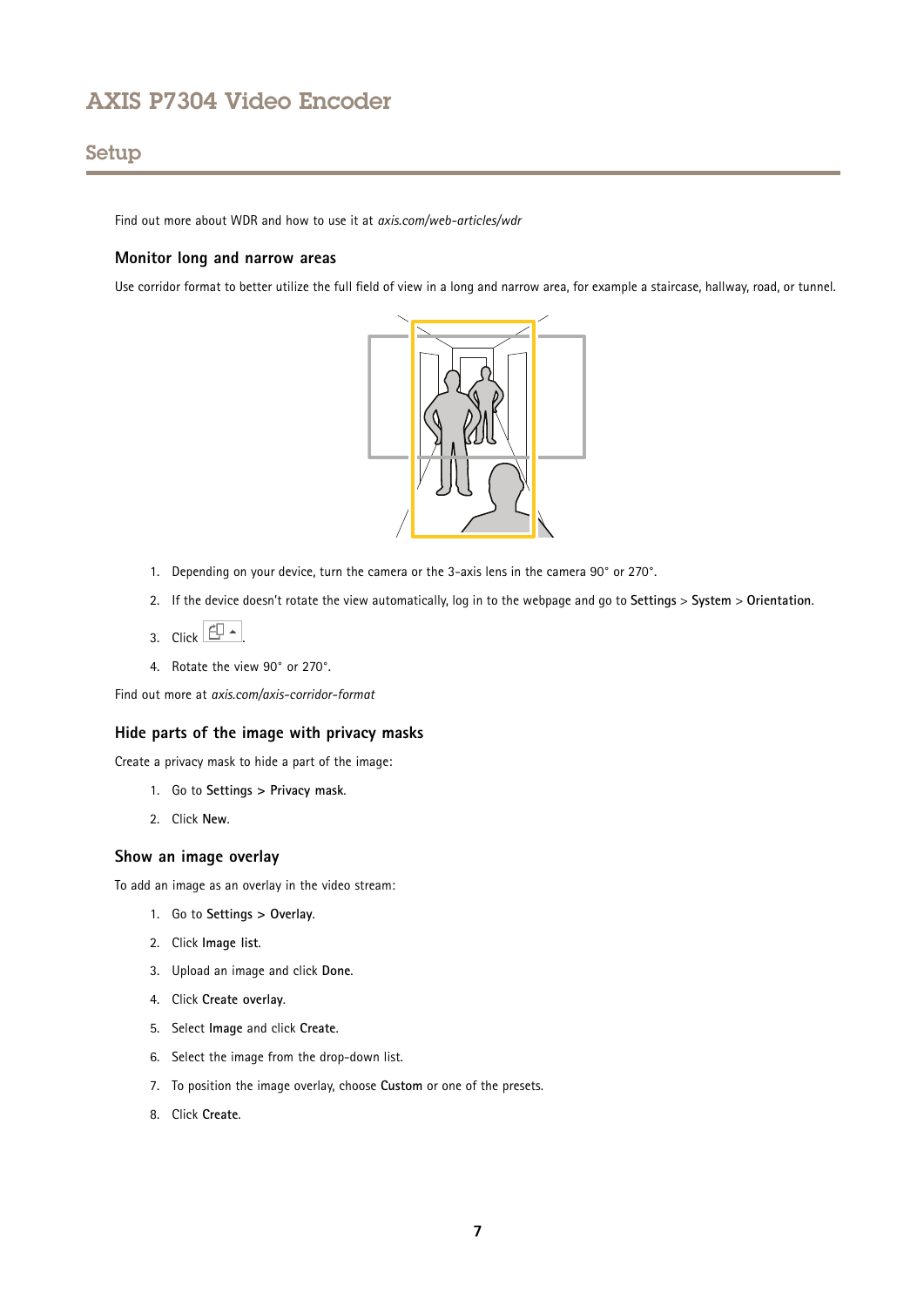# <span id="page-7-0"></span>Setup

#### **Show <sup>a</sup> text overlay in the video stream when the device detects motion**

This example explains how to display the text "Motion detected" when the device detects motion:

Make sure the AXIS Video Motion Detection application is running:

- 1. Go to **Settings <sup>&</sup>gt; Apps** <sup>&</sup>gt; **AXIS Video Motion Detection**.
- 2. Start the application if it is not already running.
- 3. Make sure you have set up the application according to your needs.

Add the overlay text:

- 4. Go to **Settings <sup>&</sup>gt; Overlay**.
- 5. Select **Create overlay** and select **Text** overlay.
- 6. Enter #D in the text field.
- 7. Choose text size and appearance.
- 8. To position the text overlay, choose **Custom** or one of the presets.

#### Create <sup>a</sup> rule:

- 9. Go to **System <sup>&</sup>gt; Events <sup>&</sup>gt; Rules** and add <sup>a</sup> rule.
- 10. Type <sup>a</sup> name for the rule.
- 11. In the list of conditions, select AXIS Video Motion Detection.
- 12. In the list of actions, select **Use overlay text**.
- 13. Select <sup>a</sup> view area.
- 14. Type "Motion detected".
- 15. Set the duration.
- 16. Click **Save**.

#### Note

If you update the overlay text it will be automatically updated on all video streams dynamically.

### **Adjust the camera view (PTZ)**

To learn more about different pan, tilt, and zoom settings, see *Pan, tilt, and zoom [\(PTZ\)](#page-13-0) on page [14](#page-13-0)*.

#### **Install the PTZ driver**

This product supports several devices. For <sup>a</sup> complete list of supported devices, see *[axis.com](https://www.axis.com)*

- 1. Go to the camera's webpage.
- 2. In the installation wizard, go to **Select <sup>a</sup> PTZ mode** and select **PTZ driver** from the drop-down list.
- 3. Once you've accessed the live view, go to **Settings <sup>&</sup>gt; System <sup>&</sup>gt; Accessories**.
- 4. Select one of the following actions:
	- 4.1 If the PTZ driver is not uploaded, select **Upload driver**.
	- 4.2 If the PTZ driver is uploaded, go to **Select driver to use** and select PTZ driver from the drop-down list.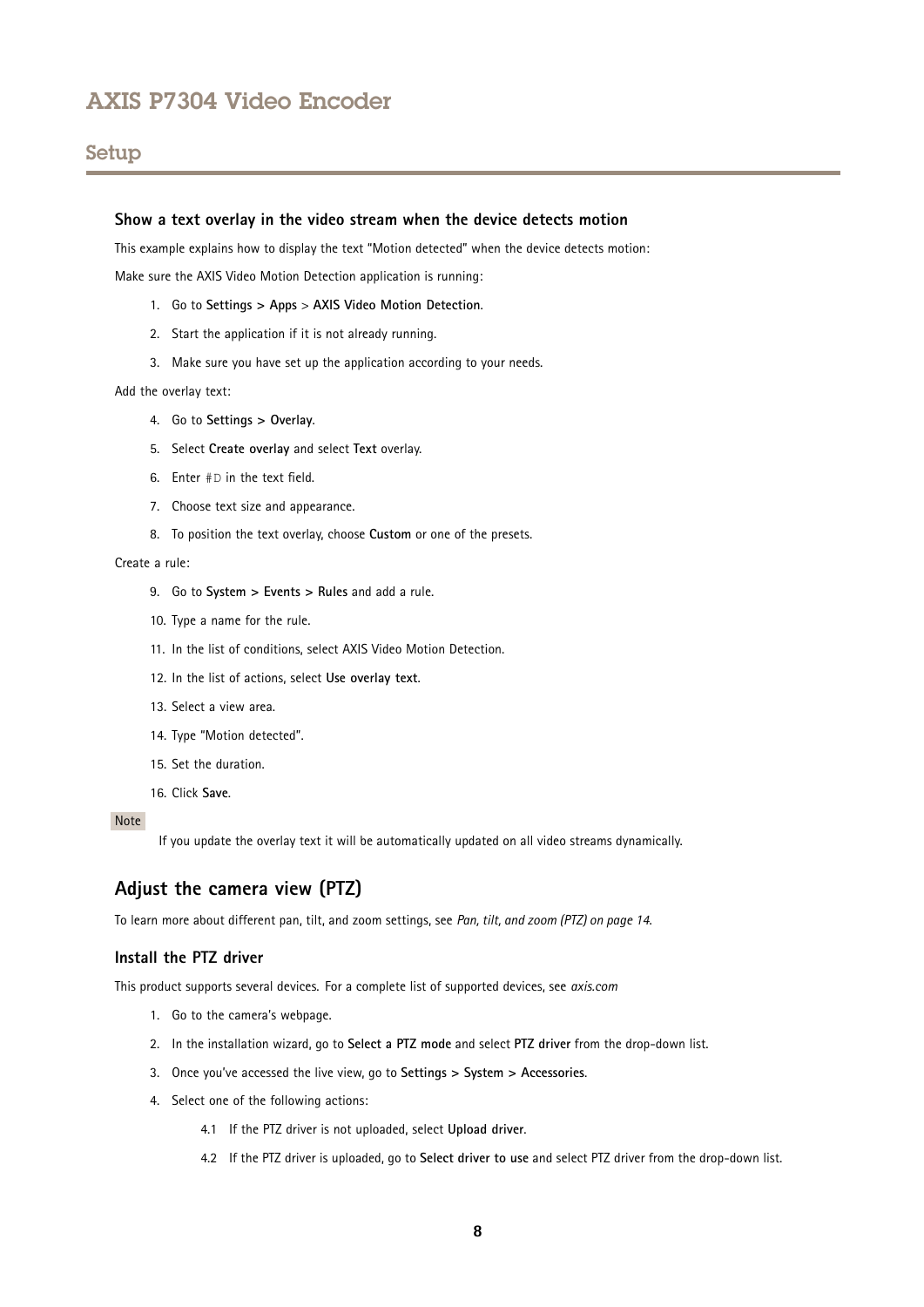### <span id="page-8-0"></span>Setup

- 5. Select <sup>a</sup> video channel.
- 6. Enter the **Device id** and select **Device type** from the drop down-list. To decide which device type to use, see the documentation supplied with the PTZ driver.
- 7. Go to the PTZ tab and check that the PTZ settings are available.

#### **Create <sup>a</sup> guard tour with preset positions**

A guard tour displays the video stream from different preset positions either in <sup>a</sup> predetermined or random order, and for configurable periods of time.

- 1. Go to **Settings <sup>&</sup>gt; PTZ <sup>&</sup>gt; Guard tours**
- 2. Click **<sup>+</sup>**.
- 3. Select **Preset position**.
- 4. To edit the guard tour's properties, click  $\bullet$
- 5. Type <sup>a</sup> name for the guard tour and specify the pause length in minutes between each tour.
- 6. If you want the guard tour to go to the preset positions in <sup>a</sup> random order, turn on **Shuffle**.
- 7. Click **Done**.
- 8. Click **Add** to add the preset positions that you want in your guard tour.
- 9. Click **Done** to exit the guard tour settings.
- 10. To schedule the guard tour, go to **System <sup>&</sup>gt; Events**.

### **View and record video**

To learn more about settings for viewing and recording video, see *[Streaming](#page-13-0) and storage on page [14](#page-13-0)*.

#### **Reduce bandwidth and storage**

#### Important

If you reduce the bandwidth it can result in loss of details in the picture.

- 1. Go to live view and select **H.264**.
- 2. Go to **Settings <sup>&</sup>gt; Stream**.
- 3. Do one or more of the following:
	- -Turn on the Zipstream functionality and select the desired level.

#### Note

The zipstream settings are used for both H.264 and H.265.

- Turn on dynamic GOP and set <sup>a</sup> high GOP length value.
- Increase the compression.
- Turn on dynamic FPS.

#### Note

Web browsers do not support H.265 decoding. Use <sup>a</sup> video management system or application supporting H.265 decoding.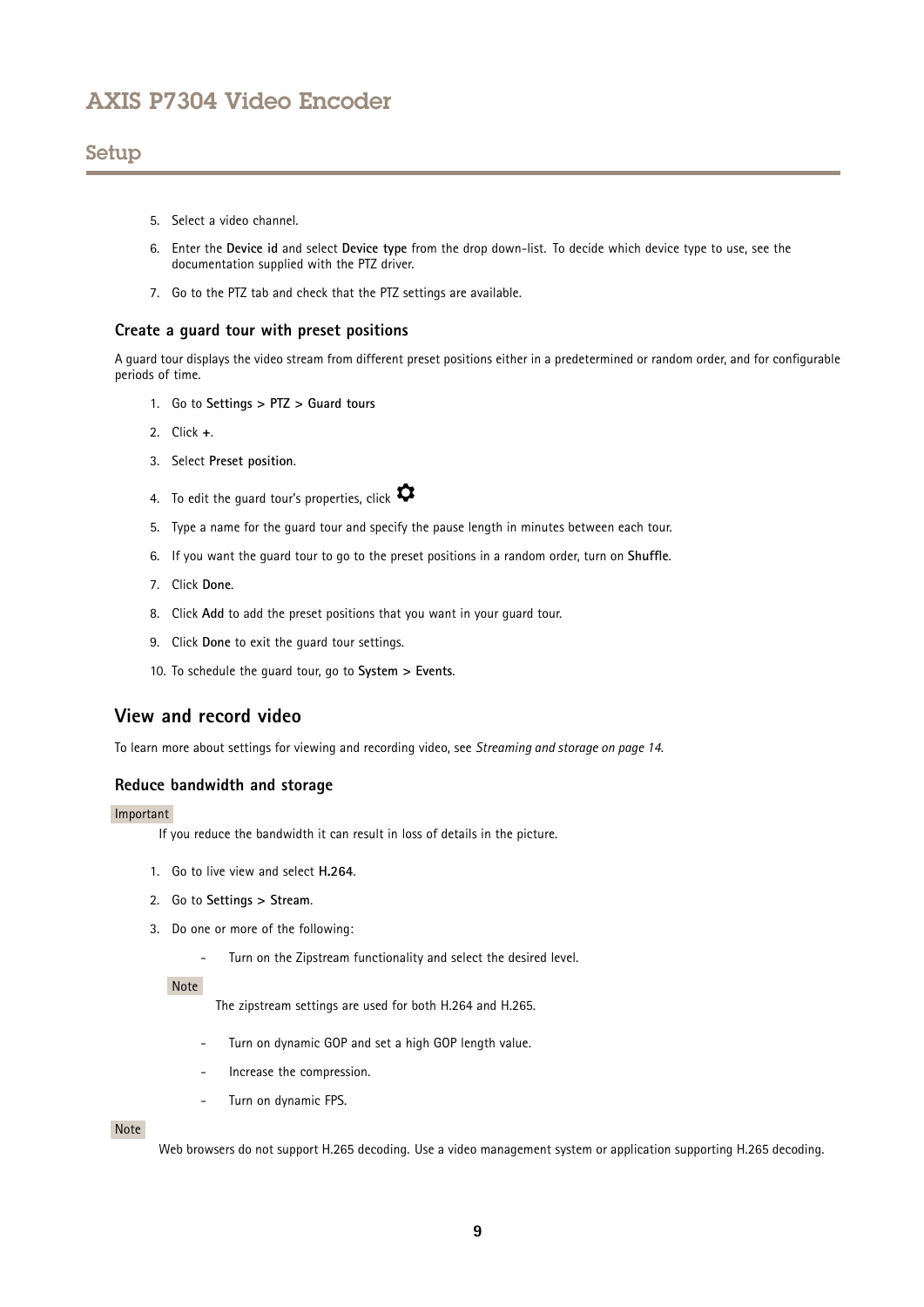# <span id="page-9-0"></span>Setup

#### **Set up network storage**

To store recordings on the network, you need to set up network storage:

- 1. Go to **Settings <sup>&</sup>gt; System** <sup>&</sup>gt; **Storage**.
- 2. Click **Setup** under **Network storage**.
- 3. Enter the IP address of the host server.
- 4. Enter the name of the shared location on the host server.
- 5. Move the switch if the share requires <sup>a</sup> login, and enter username and password.
- 6. Click **Connect**.

#### **Record and watch video**

To record video you must first set up network storage, see *Set up network storage on page 10*, or have an SD card installed.

- 1. Go to the camera's live view.
- 2. Click on **Record** once to start recording and one more time to stop recording.

To watch your recording:

- 1. Click on **Storage <sup>&</sup>gt; Go to recordings**.
- 2. Select your recording in the list and it will play automatically.

### **Set up rules and alerts**

You can create rules to make your device perform an action when certain events occur. A rule consists of conditions and actions. The conditions can be used to trigger the actions. For example, the device can start <sup>a</sup> recording or send an email when it detects motion, or show an overlay text when it records.

#### **Trigger an action**

- 1. Go to **Settings <sup>&</sup>gt; System <sup>&</sup>gt; Events** to set up <sup>a</sup> rule. The rule defines when the camera will perform certain actions. Rules can be setup as scheduled, recurring, or for example, triggered by motion detection.
- 2. Select the **Condition** that must be met to trigger the action. If you specify more than one condition for the rule, all of the conditions must be met to trigger the action.
- 3. Select which **Action** the camera should perform when the conditions are met.

#### Note

If you make changes to an active rule, then the rule needs to be restarted for the changes to take effect.

#### **Record video when the camera detects motion**

This example explains how to set up the camera to start recording to the SD card five seconds before it detects motion and to stop one minute after.

Make sure the AXIS Video Motion Detection application is running:

- 1. Go to **Settings <sup>&</sup>gt; Apps** <sup>&</sup>gt; **AXIS Video Motion Detection**.
- 2. Start the application if it is not already running.
- 3. Make sure you have set up the application according to your needs.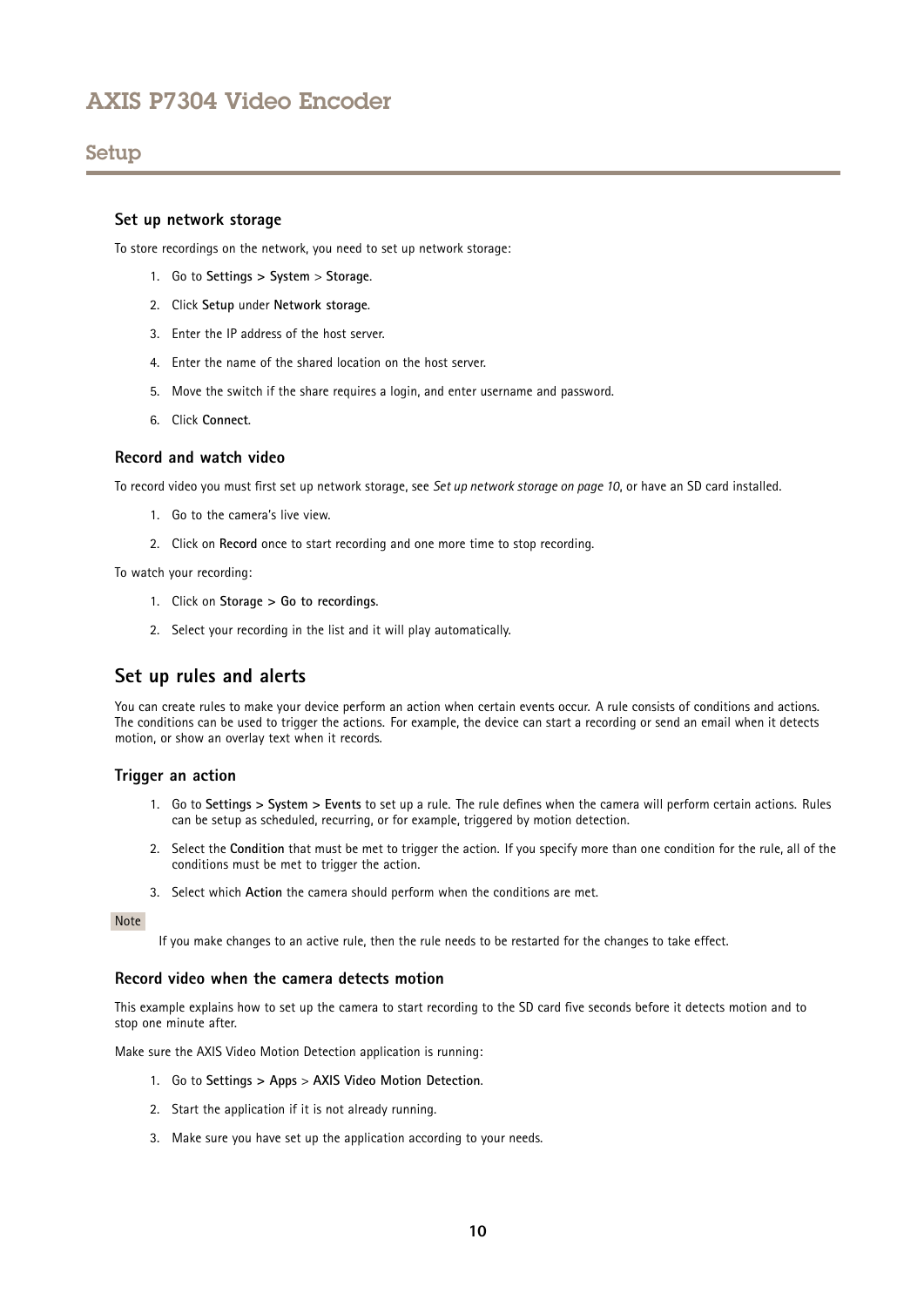### Setup

#### Create <sup>a</sup> rule:

- 1. Go to **Settings <sup>&</sup>gt; System <sup>&</sup>gt; Events** and add <sup>a</sup> rule.
- 2. Type <sup>a</sup> name for the rule.
- 3. In the list of conditions, under **Application**, select **AXIS Video Motion Detection (VMD)**.
- 4. In the list of actions, under **Recordings**, select **Record video while the rule is active**.
- 5. Select an existing stream profile or create <sup>a</sup> new one.
- 6. Set the prebuffer time to 5 seconds.
- 7. Set the postbuffer time to 60 seconds.
- 8. In the list of storage options, select **SD card**.
- 9. Click **Save**.

#### **Record video when the camera detects loud noises**

This example explains how to set up the camera to start recording to the SD card five seconds before it detects loud noise and to stop one minute after.

Turn on audio:

1. Set up the stream profile to include audio, see *Add audio to your [recording](#page-12-0) on page [13](#page-12-0)*.

Turn on audio detection:

- 1. Go to **Settings <sup>&</sup>gt; System <sup>&</sup>gt; Detectors <sup>&</sup>gt; Audio detection**.
- 2. Adjust the alarm level according to your needs.

#### Create <sup>a</sup> rule:

- 1. Go to **Settings <sup>&</sup>gt; System <sup>&</sup>gt; Events** and add <sup>a</sup> rule.
- 2. Type <sup>a</sup> name for the rule.
- 3. In the list of conditions, under **Audio**, select **Audio Detection**.
- 4. In the list of actions, under **Recordings**, select **Record video**.
- 5. Select the stream profile where audio has been turned on.
- 6. Set the prebuffer time to 5 seconds.
- 7. Set the postbuffer time to 60 seconds.
- 8. In the list of storage options, select **SD card**.
- 9. Click **Save**.

#### **Use audio to deter intruders**

This example explains how to connect <sup>a</sup> speaker to the camera and set it up to play <sup>a</sup> warning message when the camera detects motion in a restricted area.

#### **Required hardware**

• Active speaker with built-in amplifier and connecting wires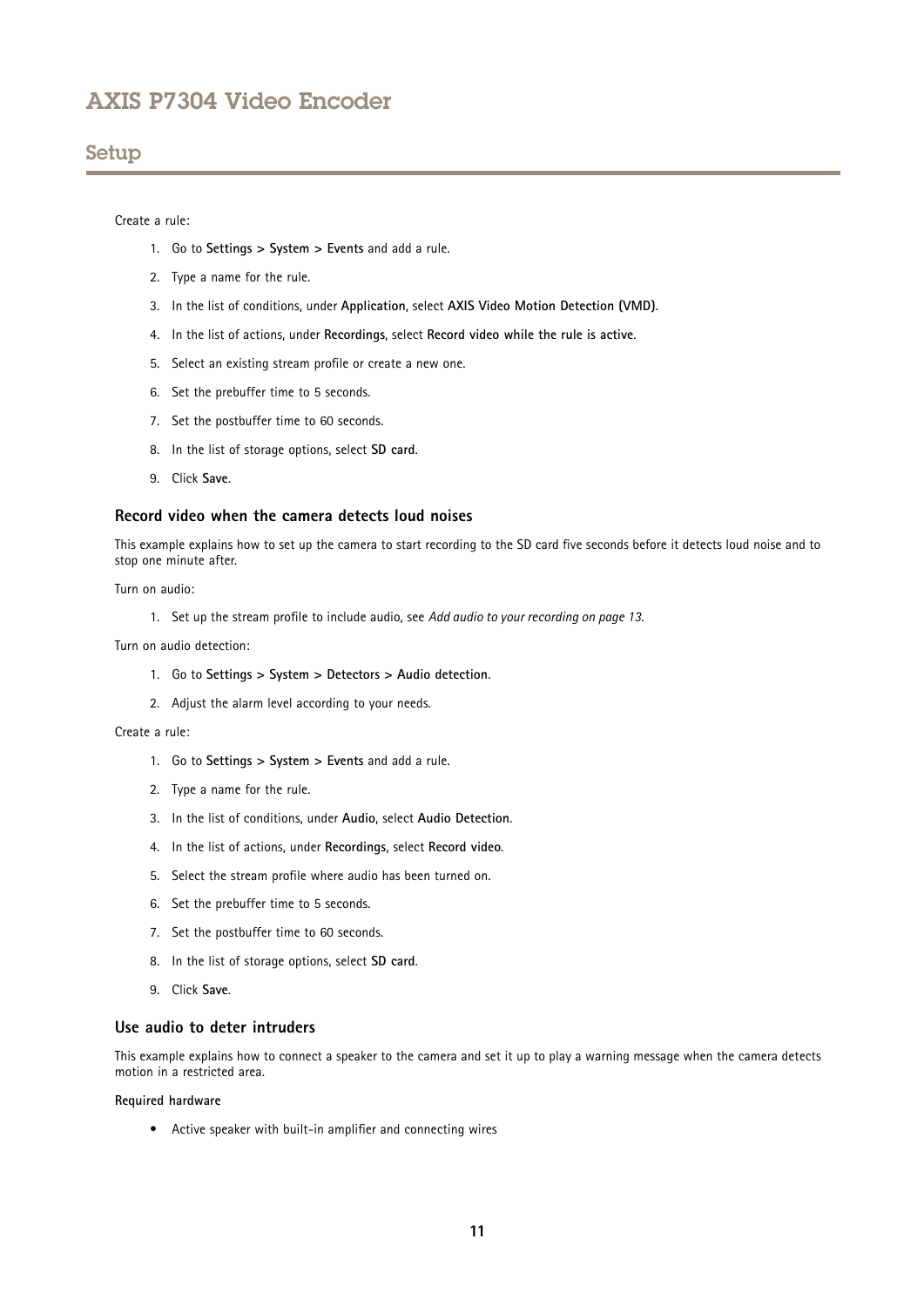# Setup

#### *NOTICE*

Make sure the camera is disconnected from power before making the connections. Reconnect to power after connecting the wires.

**Add audio clip to the camera**

- 1. Go to **Settings** > Audio > Output and click  $\begin{bmatrix} \bullet & \bullet \\ \bullet & \bullet \end{bmatrix}$  to add your audio clip.
- 2. Click **Add**.
- 3. Select **Upload** under **Add Audio Clip Options**.
- 4. Browse to locate the audio clip and click **Upload**.

To trigger the camera to play the audio clip when it detects motion, create <sup>a</sup> rule in the camera's webpage.

#### **Provide visual indication of an ongoing event**

You have the option to connect the AXIS I/O Indication LED to your network camera. This LED can be configured to turn on whenever certain events occur in the camera. For example, to let people know that video recording is in progress.

#### **Required hardware**

- AXIS I/O Indication LED
- An Axis network video camera

#### Note

For instructions on how to connect the AXIS I/O Indication LED, see the installation guide provided with the product.

The following example shows how to configure a rule that turns on the AXIS I/O Indication LED to indicate that camera is recording.

- 1. Go to **Settings <sup>&</sup>gt; System <sup>&</sup>gt; I/O Ports**.
- 2. For the port that you connected the AXIS I/O Indication LED to, set the direction to **Output**, and set the normal state to **Open circuit (NO)**.
- 3. Go to **Settings <sup>&</sup>gt; System <sup>&</sup>gt; Events**.
- 4. Create <sup>a</sup> new rule.
- 5. Select the **Condition** that must be met to trigger the camera to start recording. It can, for example, be <sup>a</sup> time schedule or motion detection.
- 6. In the list of actions, select **Record video**. Select <sup>a</sup> stream profile or create <sup>a</sup> new. Also set the **Prebuffer** and **Postbuffer** as required.
- 7. Save the rule.
- 8. Create <sup>a</sup> second rule and select the same **Condition** as in the first rule.
- 9. In the list of actions, select **Toggle I/O while the rule is active**, and then select the port the AXIS I/O Indication LED is connected to. Set the state to **Active**.
- 11. Save the rule.

Other scenarios where AXIS I/O Indication LED can be used are for example:

• Configure the LED to turn on when the camera starts, to indicate the presence of the camera. Select **System ready** as a condition.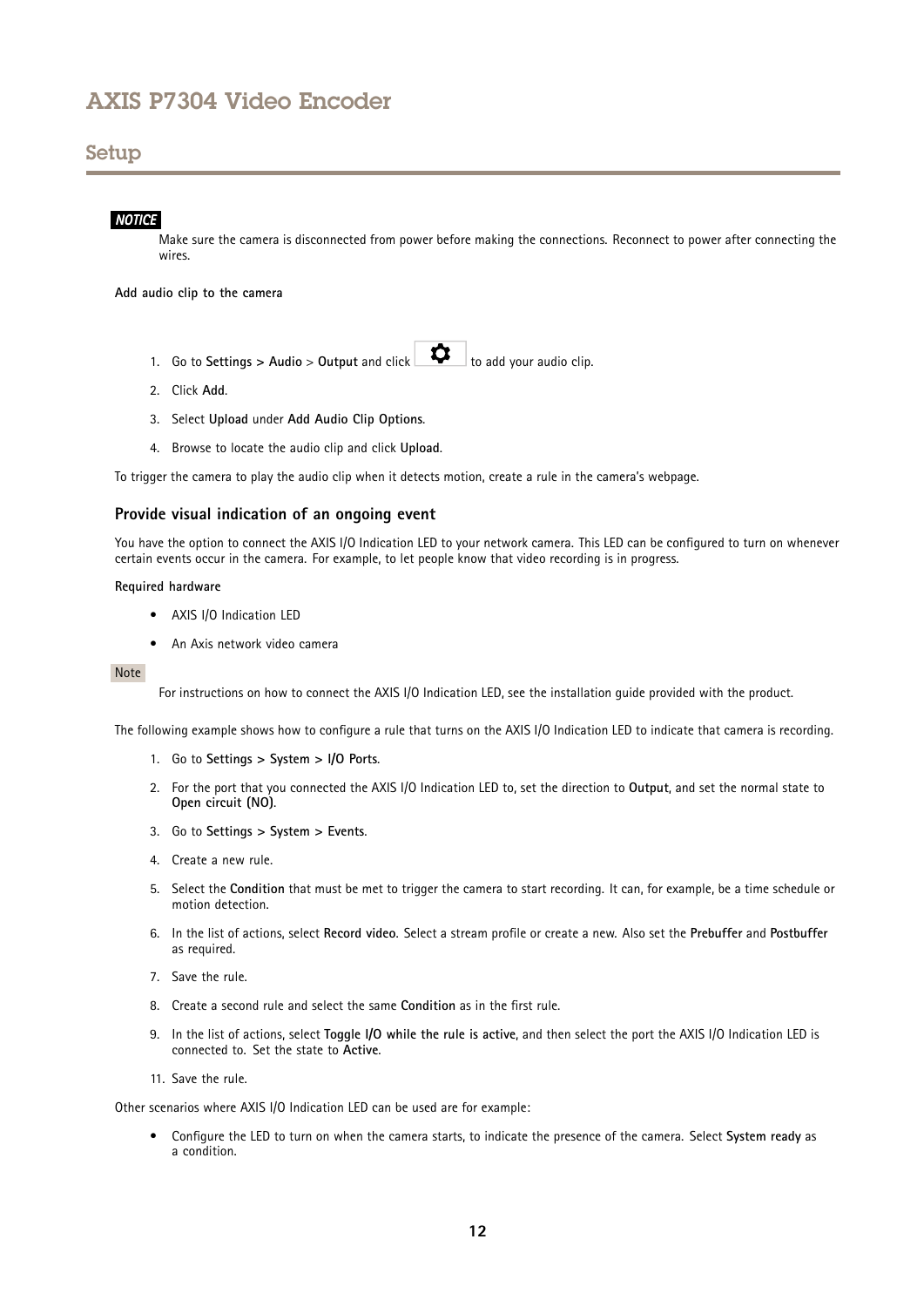# <span id="page-12-0"></span>Setup

• Configure the LED to turn on when live stream is active to indicate that <sup>a</sup> person or <sup>a</sup> program is accessing <sup>a</sup> stream from the camera. Select **Live stream accessed** as <sup>a</sup> condition.

### **Send an email automatically if someone spray paints the lens**

- 1. Go to **System <sup>&</sup>gt; Detectors**.
- 2. Turn on **Trigger on dark images**. This will trigger an alarm if the lens is sprayed, covered, or rendered severely out of focus.
- 3. Set <sup>a</sup> duration for **Trigger after**. The value indicates the time that must pass before an email is sent.

#### Create <sup>a</sup> rule:

- 1. Go to **Events <sup>&</sup>gt; Rules** and add <sup>a</sup> rule.
- 2. Type <sup>a</sup> name for the rule.
- 3. In the list of conditions, select **Tampering**.
- 4. In the list of actions, select **Send notification to email** and then select <sup>a</sup> recipient from the list. Go to **Recipients** to create <sup>a</sup> new recipient.
- 5. Type <sup>a</sup> subject and <sup>a</sup> message for the email.
- 6. Click **Save**.

# **Add audio**

#### **Add audio to your recording**

Edit the stream profile which is used for the recording:

- 1. Go to **Settings <sup>&</sup>gt; Stream** and click **Stream profiles**.
- 2. Select the stream profile and click **Audio**.
- 3. Select the checkbox and select **Include**.
- 4. Click **Save**.
- 5. Click **Close**.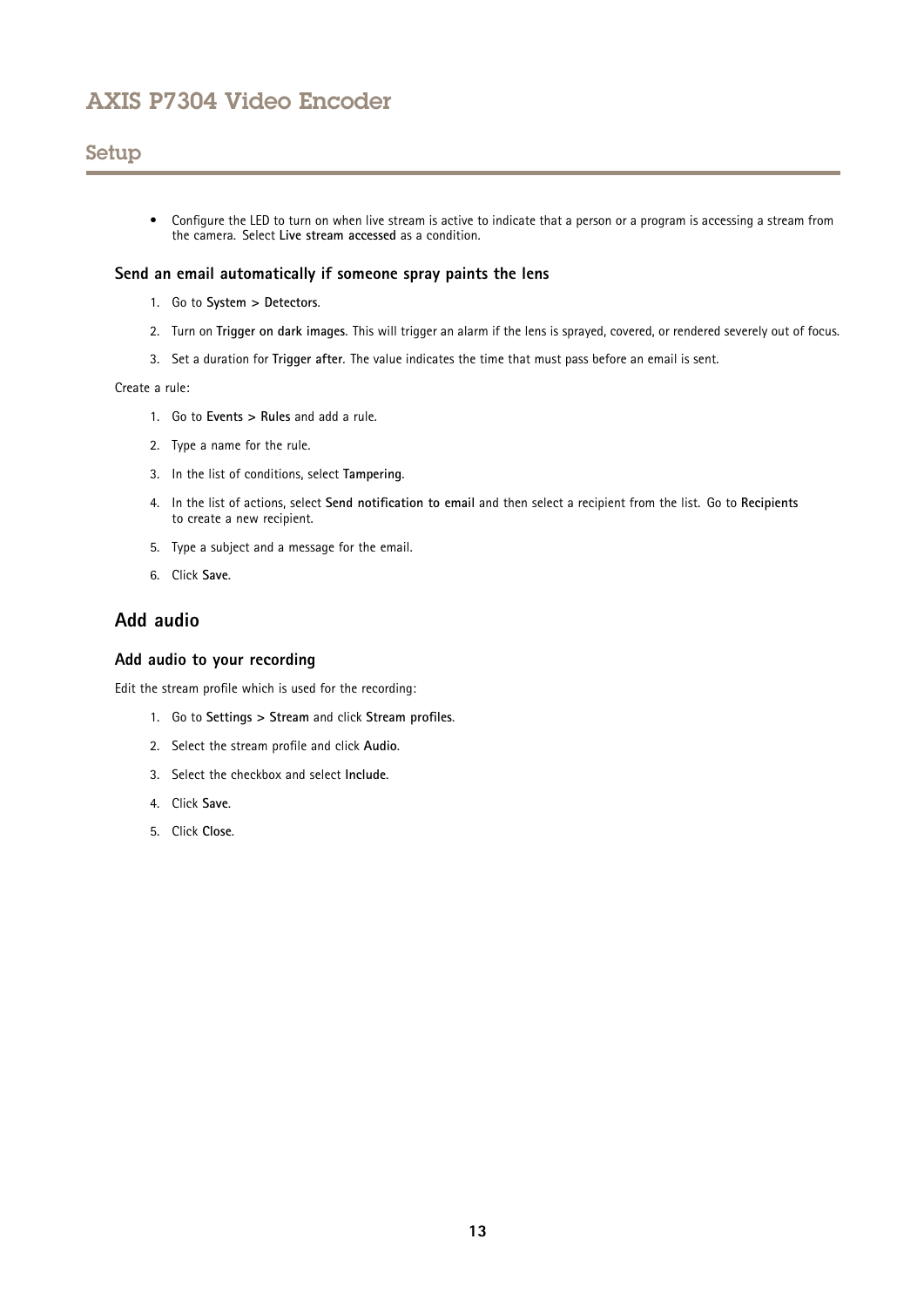# <span id="page-13-0"></span>Learn more

### Learn more

### **Image quality**

#### **Privacy masks**

A privacy mask is <sup>a</sup> user-defined area that covers <sup>a</sup> part of the monitored area. In the video stream, privacy masks appear either as blocks of solid color or with <sup>a</sup> mosaic pattern.

You'll see the privacy mask on all snapshots, recorded video, and live streams.

You can use the VAPIX<sup>®</sup> application programming interface (API) to turn off the privacy masks.

#### Important

If you use multiple privacy masks it may affect the product's performance.

#### **Overlays**

Overlays are superimposed over the video stream. They are used to provide extra information during recordings, such as <sup>a</sup> timestamp, or during product installation and configuration. You can add either text or an image.

# **Pan, tilt, and zoom (PTZ)**

#### **Guard tours**

A guard tour displays the video stream from different preset positions either in <sup>a</sup> predetermined or random order, and for configurable periods of time. Once started, <sup>a</sup> guard tour continues to run until stopped, even when there are no clients (web browsers) viewing the images.

#### Note

The pause between successive guard tours is at least 10 minutes, and the fixed minimum viewing time is 10 seconds.

# **Streaming and storage**

#### **Video compression formats**

Decide which compression method to use based on your viewing requirements, and on the properties of your network. The available options are:

#### **Motion JPEG**

Motion JPEG or MJPEG is <sup>a</sup> digital video sequence that is made up of <sup>a</sup> series of individual JPEG images. These images are then displayed and updated at <sup>a</sup> rate sufficient to create <sup>a</sup> stream that shows constantly updated motion. For the viewer to perceive motion video the rate must be at least <sup>16</sup> image frames per second. Full motion video is perceived at <sup>30</sup> (NTSC) or <sup>25</sup> (PAL) frames per second.

The Motion JPEG stream uses considerable amounts of bandwidth, but provides excellent image quality and access to every image contained in the stream.

#### **H.264 or MPEG-4 Part 10/AVC**

#### Note

H.264 is <sup>a</sup> licensed technology. The Axis product includes one H.264 viewing client license. To install additional unlicensed copies of the client is prohibited. To purchase additional licenses, contact your Axis reseller.

H.264 can, without compromising image quality, reduce the size of <sup>a</sup> digital video file by more than 80% compared to the Motion JPEG format and by as much as 50% compared to the MPEG-4 standard. This means that less network bandwidth and storage space are required for <sup>a</sup> video file. Or seen another way, higher video quality can be achieved for <sup>a</sup> given bitrate.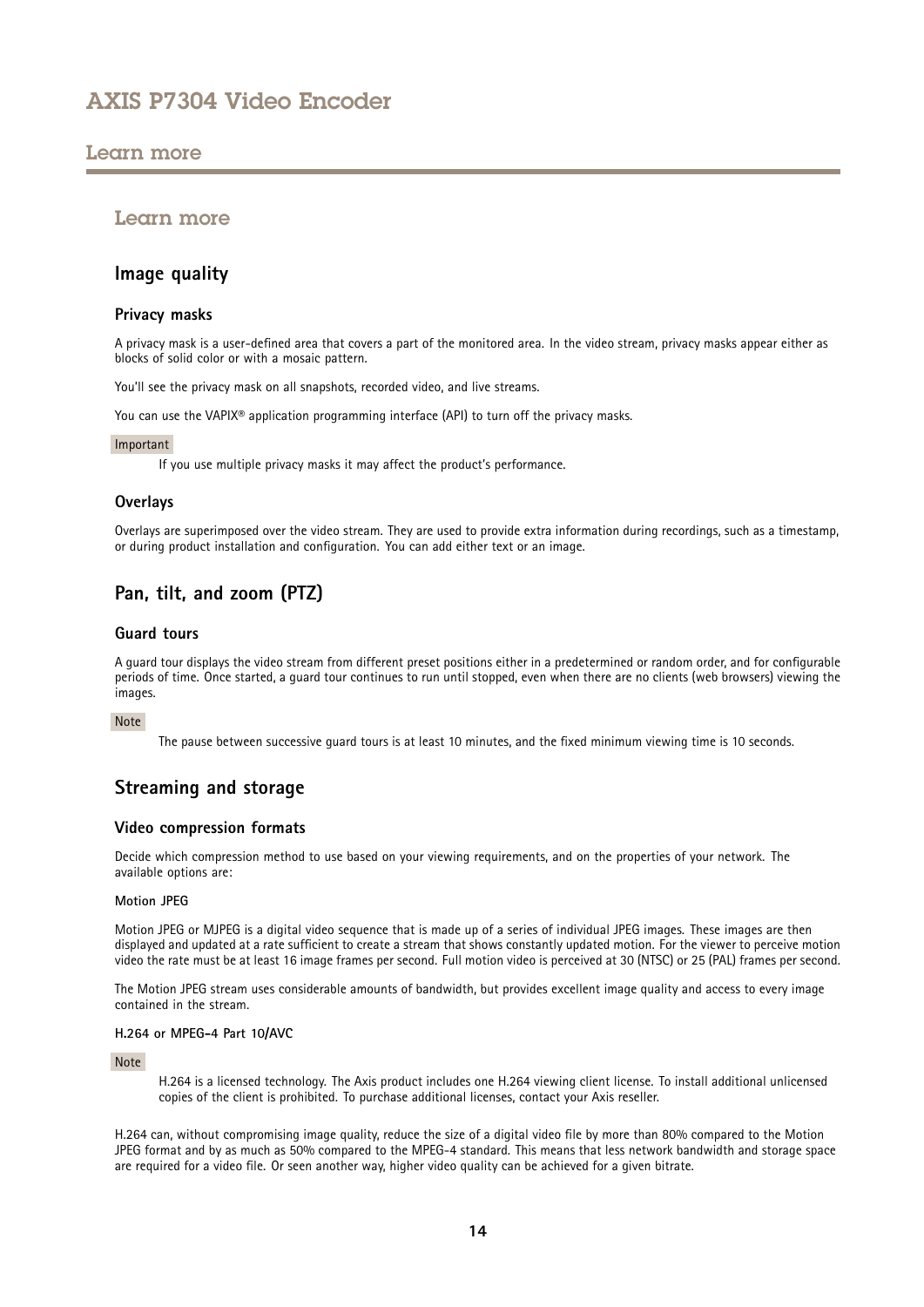### <span id="page-14-0"></span>Learn more

#### **H.265 or MPEG-H Part 2/HEVC**

Note

H.265 is licensed technology. The Axis product includes one H.265 viewing client license. To install additional unlicensed copies of the client is prohibited. To purchase additional licenses, contact your Axis reseller.

#### **How do Image, Stream, and Stream profile settings relate to each other?**

The **Image** tab contains camera settings that affect all video streams from the product. If you change something in this tab, it immediately affects all video streams and recordings.

The **Stream** tab contains settings for video streams. You get these settings if you request <sup>a</sup> video stream from the product and don't specify for example resolution, or frame rate. When you change the settings in the **Stream** tab, it doesn't affect ongoing streams, but it will take effect when you start <sup>a</sup> new stream.

The **Stream profiles** settings override the settings from the **Stream** tab. If you request <sup>a</sup> stream with <sup>a</sup> specific stream profile, the stream contains the settings of that profile. If you request <sup>a</sup> stream without specifying <sup>a</sup> stream profile, or request <sup>a</sup> stream profile that doesn't exist in the product, the stream contains the settings from the **Stream** tab.

### **Applications**

AXIS Camera Application Platform (ACAP) is an open platform that enables third parties to develop analytics and other applications for Axis products. To find out more about available applications, downloads, trials and licenses, go to *[axis.com/applications](https://www.axis.com/applications)*

To find the user manuals for Axis applications, go to *[axis.com](https://www.axis.com)*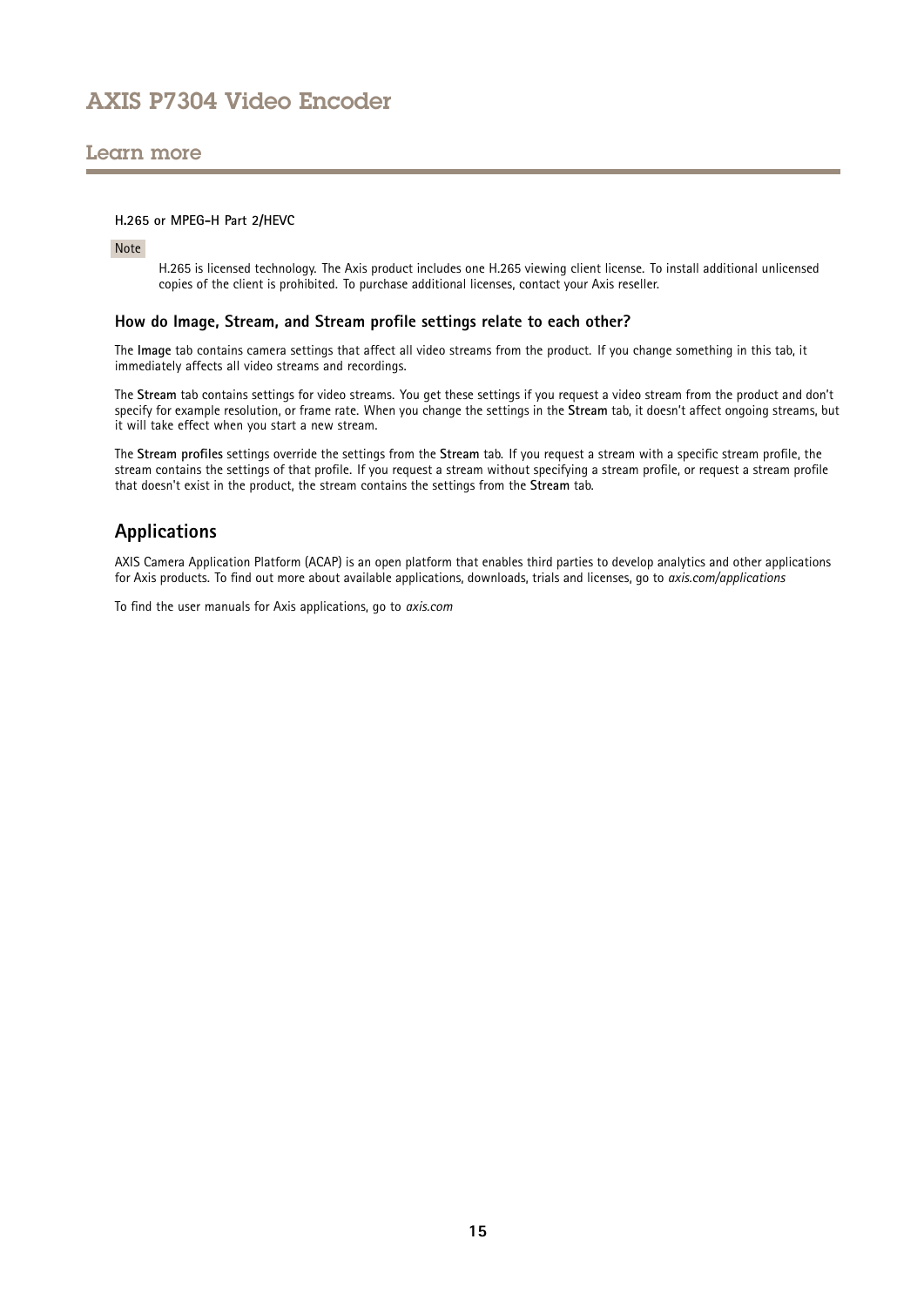# <span id="page-15-0"></span>Troubleshooting

# Troubleshooting

If you can't find what you're looking for here, try the troubleshooting section at *[axis.com/support](https://www.axis.com/support)*

### **Reset to factory default settings**

#### Important

Reset to factory default should be used with caution. A reset to factory default resets all settings, including the IP address, to the factory default values.

To reset the product to the factory default settings:

- 1. Disconnect power from the product.
- 2. Press and hold the control button while reconnecting power. See *Product [overview](#page-19-0) on page [20](#page-19-0)*.
- 3. Keep the control button pressed for 15–30 seconds until the status LED indicator flashes amber.
- 4. Release the control button. The process is complete when the status LED indicator turns green. The product has been reset to the factory default settings. If no DHCP server is available on the network, the default IP address is 192.168.0.90
- 5. Use the installation and management software tools to assign an IP address, set the password, and access the video stream.

The installation and management software tools are available from the support pages on *[axis.com/support](https://www.axis.com/support)*

It is also possible to reset parameters to factory default through the web interface. Go to **Settings <sup>&</sup>gt; System <sup>&</sup>gt; Maintenance** and click **Default**.

# **Firmware options**

Axis offers product firmware management according to either the active track or the long-term support (LTS) tracks. Being on the active track means continuously getting access to all the latest product features, while the LTS tracks provide <sup>a</sup> fixed platform with periodic releases focused mainly on bug fixes and security updates.

Using firmware from the active track is recommended if you want to access the newest features, or if you use Axis end-to-end system offerings. The LTS tracks are recommended if you use third-party integrations, which are not continuously validated against the latest active track. With LTS, the products can maintain cybersecurity without introducing any significant functional changes or affecting any existing integrations. For more detailed information about Axis product firmware strategy, go to *[axis.com/support/firmware](https://www.axis.com/support/firmware)*

# **Check the current firmware**

Firmware is the software that determines the functionality of network devices. One of your first actions when troubleshooting <sup>a</sup> problem should be to check the current firmware version. The latest version may contain <sup>a</sup> correction that fixes your particular problem.

To check the current firmware:

- 1. Go to the product's webpage.
- 2. Click on the help menu.
- 3. Click **About**.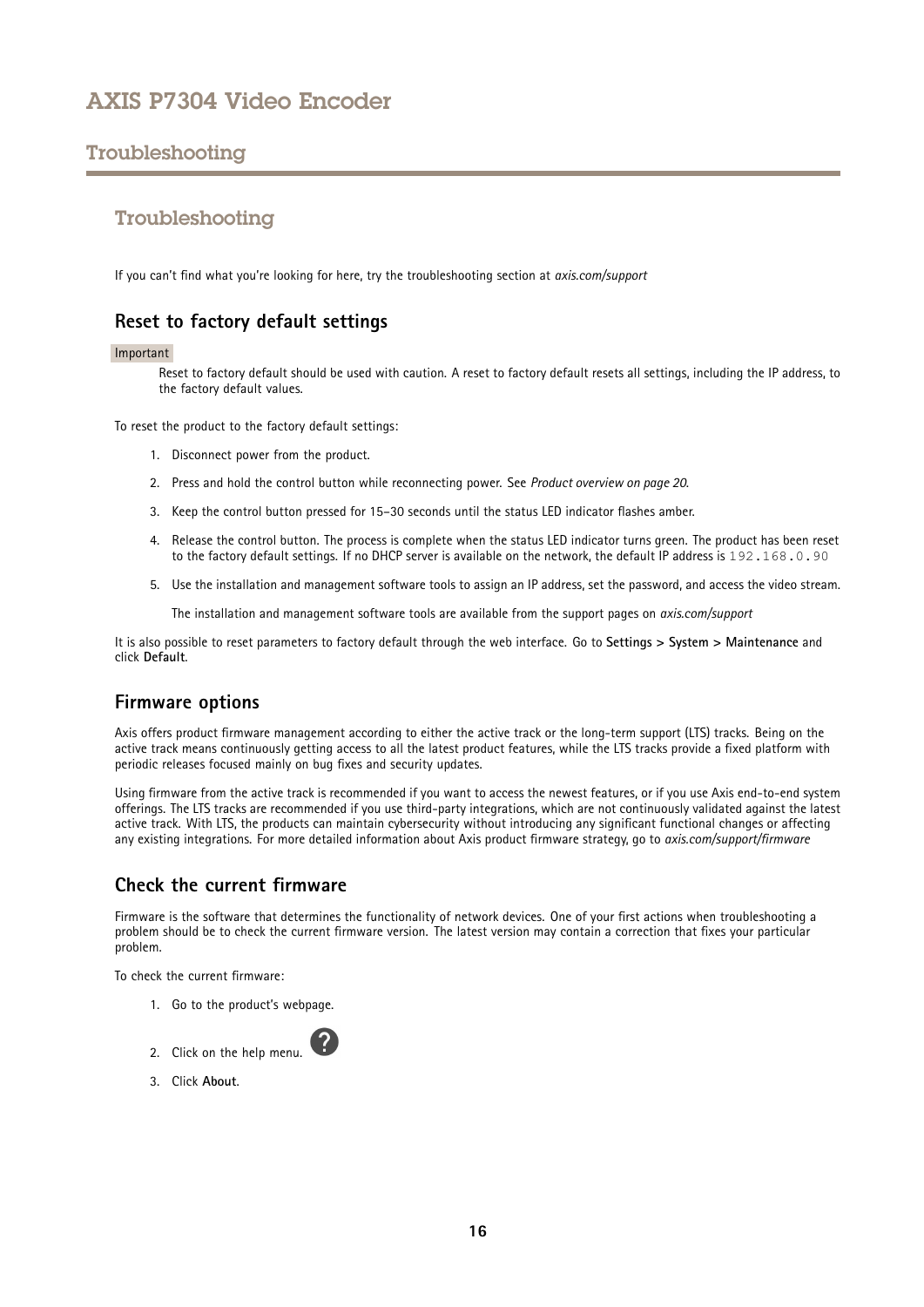# <span id="page-16-0"></span>Troubleshooting

### **Upgrade the firmware**

#### Important

Preconfigured and customized settings are saved when the firmware is upgraded (provided that the features are available in the new firmware) although this is not guaranteed by Axis Communications AB.

#### Important

Make sure the product remains connected to the power source throughout the upgrade process.

#### Note

When you upgrade the product with the latest firmware in the active track, the product receives the latest functionality available. Always read the upgrade instructions and release notes available with each new release before upgrading the firmware. To find the latest firmware and the release notes, go to *[axis.com/support/firmware](https://www.axis.com/support/firmware)*

- 1. Download the firmware file to your computer, available free of charge at *[axis.com/support/firmware](https://www.axis.com/support/firmware)*
- 2. Log in to the product as an administrator.
- 3. Go to **Settings <sup>&</sup>gt; System <sup>&</sup>gt; Maintenance**. Follow the instructions on the page. When the upgrade has finished, the product restarts automatically.

AXIS Device Manager can be used for multiple upgrades. Find out more at *[axis.com/products/axis-device-manager](https://www.axis.com/products/axis-device-manager)*

### **Technical issues, clues and solutions**

If you can't find what you're looking for here, try the troubleshooting section at *[axis.com/support](https://www.axis.com/support)*

| Problems upgrading the firmware                                           |                                                                                                                                                                                                                                                                                                                                                                                                                       |  |
|---------------------------------------------------------------------------|-----------------------------------------------------------------------------------------------------------------------------------------------------------------------------------------------------------------------------------------------------------------------------------------------------------------------------------------------------------------------------------------------------------------------|--|
| Firmware upgrade failure                                                  | If the firmware upgrade fails, the device reloads the previous firmware. The most common reason<br>is that the wrong firmware file has been uploaded. Check that the name of the firmware file<br>corresponds to your device and try again.                                                                                                                                                                           |  |
| Problems setting the IP address                                           |                                                                                                                                                                                                                                                                                                                                                                                                                       |  |
| The device is located on a<br>different subnet                            | If the IP address intended for the device and the IP address of the computer used to access the<br>device are located on different subnets, you cannot set the IP address. Contact your network<br>administrator to obtain an IP address.                                                                                                                                                                             |  |
| The IP address is being used<br>by another device                         | Disconnect the Axis device from the network. Run the ping command (in a Command/DOS window,<br>type ping and the IP address of the device):                                                                                                                                                                                                                                                                           |  |
|                                                                           | • If you receive: Reply from <ip address="">: bytes=32; time=10<br/>this means that the IP address may already be in use by another device on the network.<br/>Obtain a new IP address from the network administrator and reinstall the device.<br/>If you receive: Request timed out, this means that the IP address is available<br/>for use with the Axis device. Check all cabling and reinstall the device.</ip> |  |
| Possible IP address conflict<br>with another device on the<br>same subnet | The static IP address in the Axis device is used before the DHCP server sets a dynamic address.<br>This means that if the same default static IP address is also used by another device, there may<br>be problems accessing the device.                                                                                                                                                                               |  |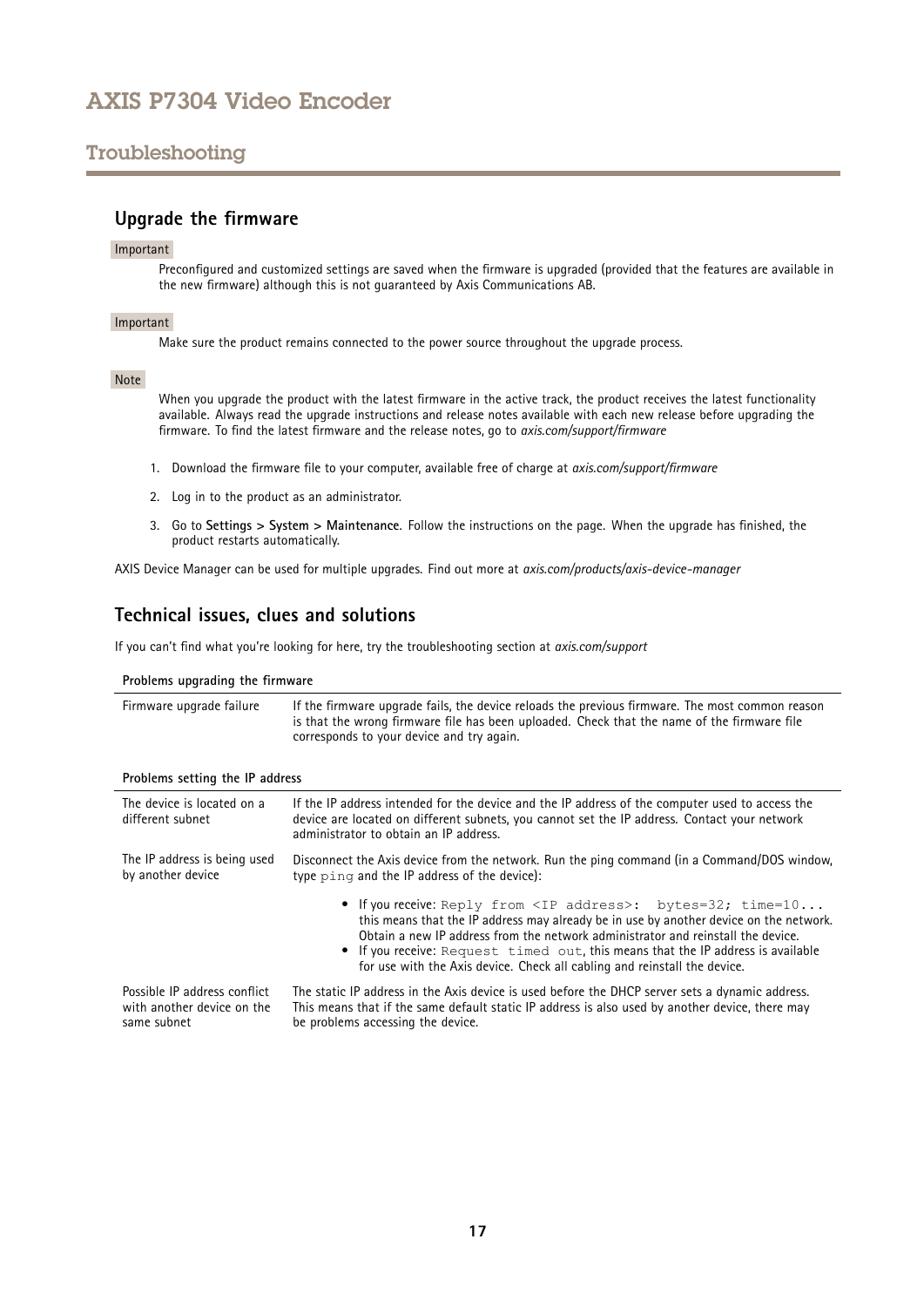# <span id="page-17-0"></span>Troubleshooting

| The device cannot be accessed from a browser |                                                                                                                                                                                                                                                                                                            |  |
|----------------------------------------------|------------------------------------------------------------------------------------------------------------------------------------------------------------------------------------------------------------------------------------------------------------------------------------------------------------|--|
| Cannot log in                                | When HTTPS is enabled, ensure that the correct protocol (HTTP or HTTPS) is used when attempting<br>to log in. You may need to manually type http or https in the browser's address field.                                                                                                                  |  |
|                                              | If the password for the user root is lost, the device must be reset to the factory default settings.<br>See Reset to factory default settings on page 16.                                                                                                                                                  |  |
| The IP address has been<br>changed by DHCP   | IP addresses obtained from a DHCP server are dynamic and may change. If the IP address has been<br>changed, use AXIS IP Utility or AXIS Device Manager to locate the device on the network. Identify<br>the device using its model or serial number, or by the DNS name (if the name has been configured). |  |
|                                              | If required, a static IP address can be assigned manually. For instructions, go to <i>axis.com/support</i>                                                                                                                                                                                                 |  |

**The device is accessible locally but not externally**

To access the device externally, we recommend using one of the following applications for Windows® :

- AXIS Companion: free of charge, ideal for small systems with basic surveillance needs.
- AXIS Camera Station: 30-day trial version free of charge, ideal for small to mid-size systems.

For instructions and download, go to *[axis.com/products/axis-companion](https://www.axis.com/products/axis-companion)*

|  |  | Problems with streaming |
|--|--|-------------------------|
|--|--|-------------------------|

| Multicast H.264 only              | Check if your router supports multicasting, or if the router settings between the client and the                                                                                                                                                                                                 |  |  |
|-----------------------------------|--------------------------------------------------------------------------------------------------------------------------------------------------------------------------------------------------------------------------------------------------------------------------------------------------|--|--|
| accessible by local clients       | device need to be configured. The TTL (Time To Live) value may need to be increased.                                                                                                                                                                                                             |  |  |
| No multicast H.264                | Check with your network administrator that the multicast addresses used by the Axis device                                                                                                                                                                                                       |  |  |
| displayed in the client           | are valid for your network.                                                                                                                                                                                                                                                                      |  |  |
|                                   | Check with your network administrator to see if there is a firewall preventing viewing.                                                                                                                                                                                                          |  |  |
| Poor rendering of H.264           | Ensure that your graphics card is using the latest driver. The latest drivers can usually be                                                                                                                                                                                                     |  |  |
| images                            | downloaded from the manufacturer's website.                                                                                                                                                                                                                                                      |  |  |
| Color saturation is different     | Modify the settings for your graphics adapter. Go to the adapter's documentation for more                                                                                                                                                                                                        |  |  |
| in H.264 and Motion JPEG          | information.                                                                                                                                                                                                                                                                                     |  |  |
| Lower frame rate than<br>expected | • See Performance considerations on page 18.<br>• Reduce the number of applications running on the client computer.<br>Limit the number of simultaneous viewers.<br>$\bullet$<br>• Check with the network administrator that there is enough bandwidth available.<br>Lower the image resolution. |  |  |
| Can't select H.265 encoding       | Web browsers do not support H.265 decoding. Use a video management system or application                                                                                                                                                                                                         |  |  |
| in live view                      | supporting H.265 decoding.                                                                                                                                                                                                                                                                       |  |  |

### **Performance considerations**

The following factors are the most important to consider:

- • High image resolution or lower compression levels result in images containing more data which in turn affects the bandwidth.
- Access by large numbers of Motion JPEG or unicast H.264 clients affects the bandwidth.
- • Simultaneous viewing of different streams (resolution, compression) by different clients affects both frame rate and bandwidth.

Use identical streams wherever possible to maintain <sup>a</sup> high frame rate. Stream profiles can be used to ensure that streams are identical.

• Accessing Motion JPEG and H.264 video streams simultaneously affects both frame rate and bandwidth.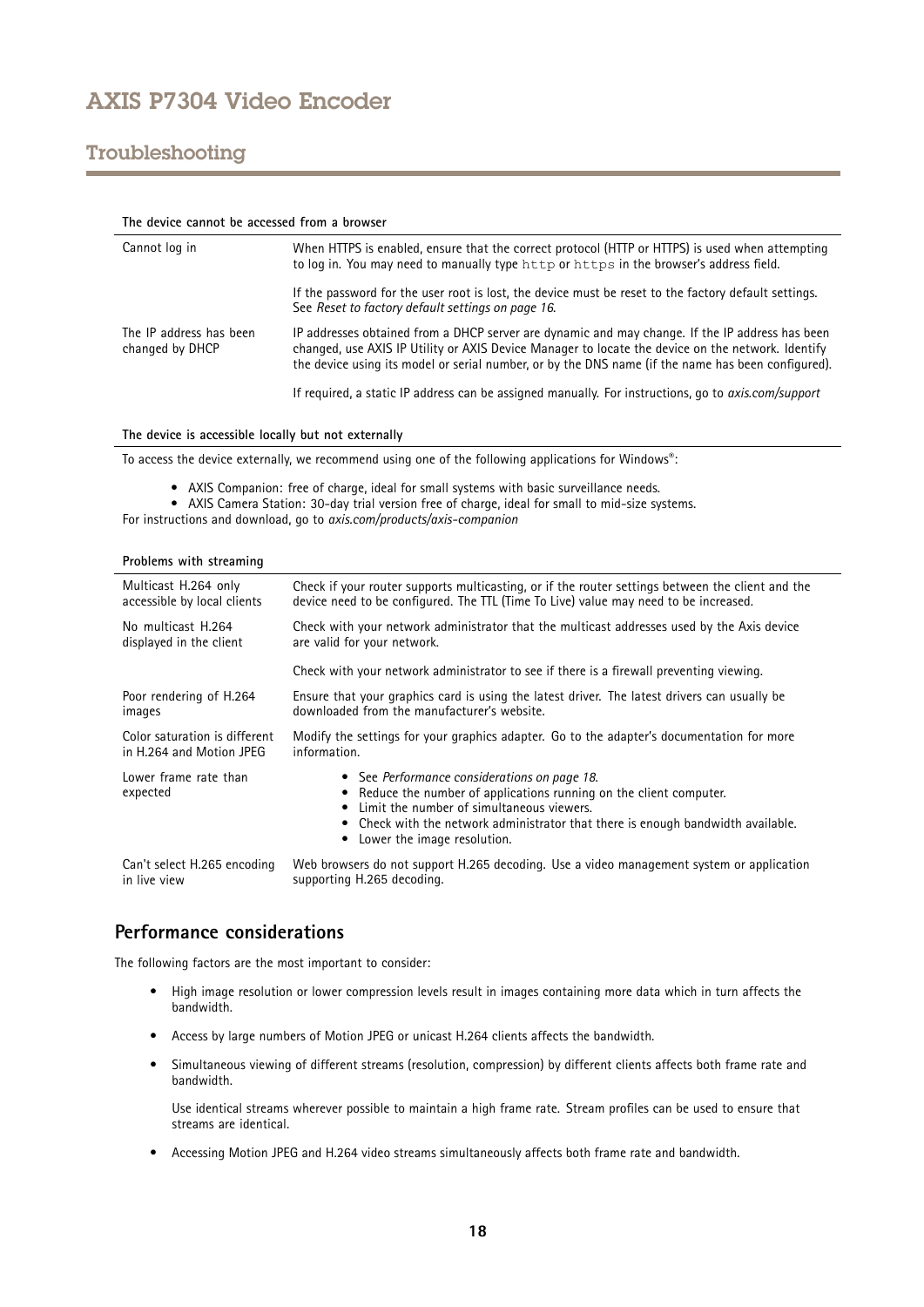# <span id="page-18-0"></span>Troubleshooting

- Heavy usage of event settings affects the product's CPU load which in turn affects the frame rate.
- Using HTTPS may reduce frame rate, in particular if streaming Motion JPEG.
- Heavy network utilization due to poor infrastructure affects the bandwidth.
- Viewing on poorly performing client computers lowers perceived performance and affects frame rate.

# **Need more help?**

#### **Useful links**

• *How to [assign](https://www.axis.com/files/manuals/um_howtoassignanipaddressandaccessyourdevice_t10118032_en_1811.pdf) an IP address and access your device*

#### **Contact support**

Contact support at *[axis.com/support](https://www.axis.com/support)*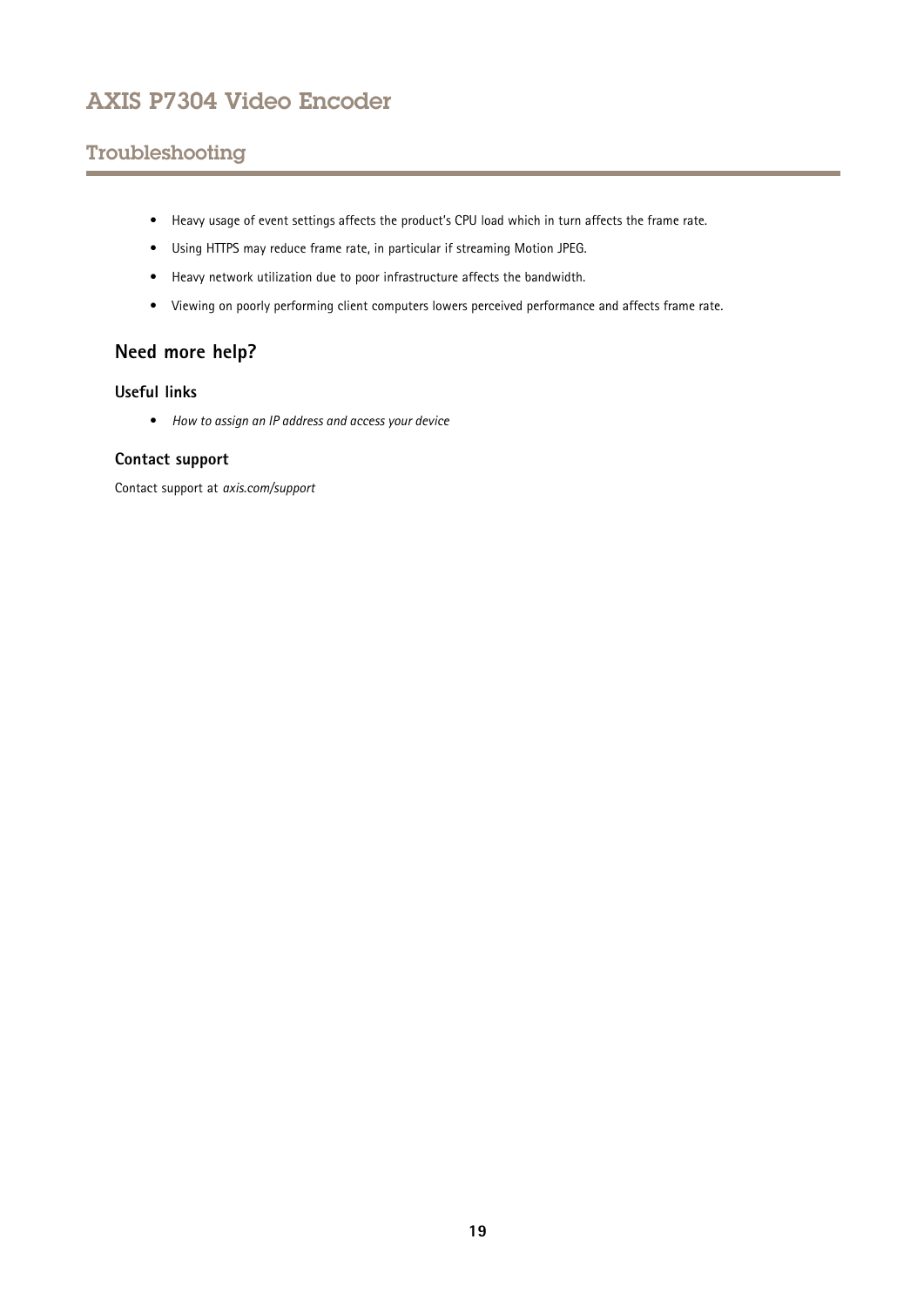# <span id="page-19-0"></span>Specifications

# Specifications

To find the latest version of the product's datasheet, go to the product page at *[axis.com](https://www.axis.com)* and locate **Support & Documentation**.

# **Product overview**



3 60 .<br>≗ ි<br>©  $\odot$  $\boxed{8}$  $\left( 9\right)$  $(10)$ 7

- *1 Network connector (PoE)*
- *2 Power connector*
- *3 Control button*
- *<sup>4</sup> SD card slot (microSD)*
- *5 RS-485/RS-422 connector*
- *6 I/O connector*
- *7 4x BNC connectors*
- *8 Audio input 1*
- *10 Audio input 2*
- *12 Audio output*

# **LED indicators**

| <b>Status LED</b> | .<br>Indication                  |  |
|-------------------|----------------------------------|--|
| Unlit             | Connection and normal operation. |  |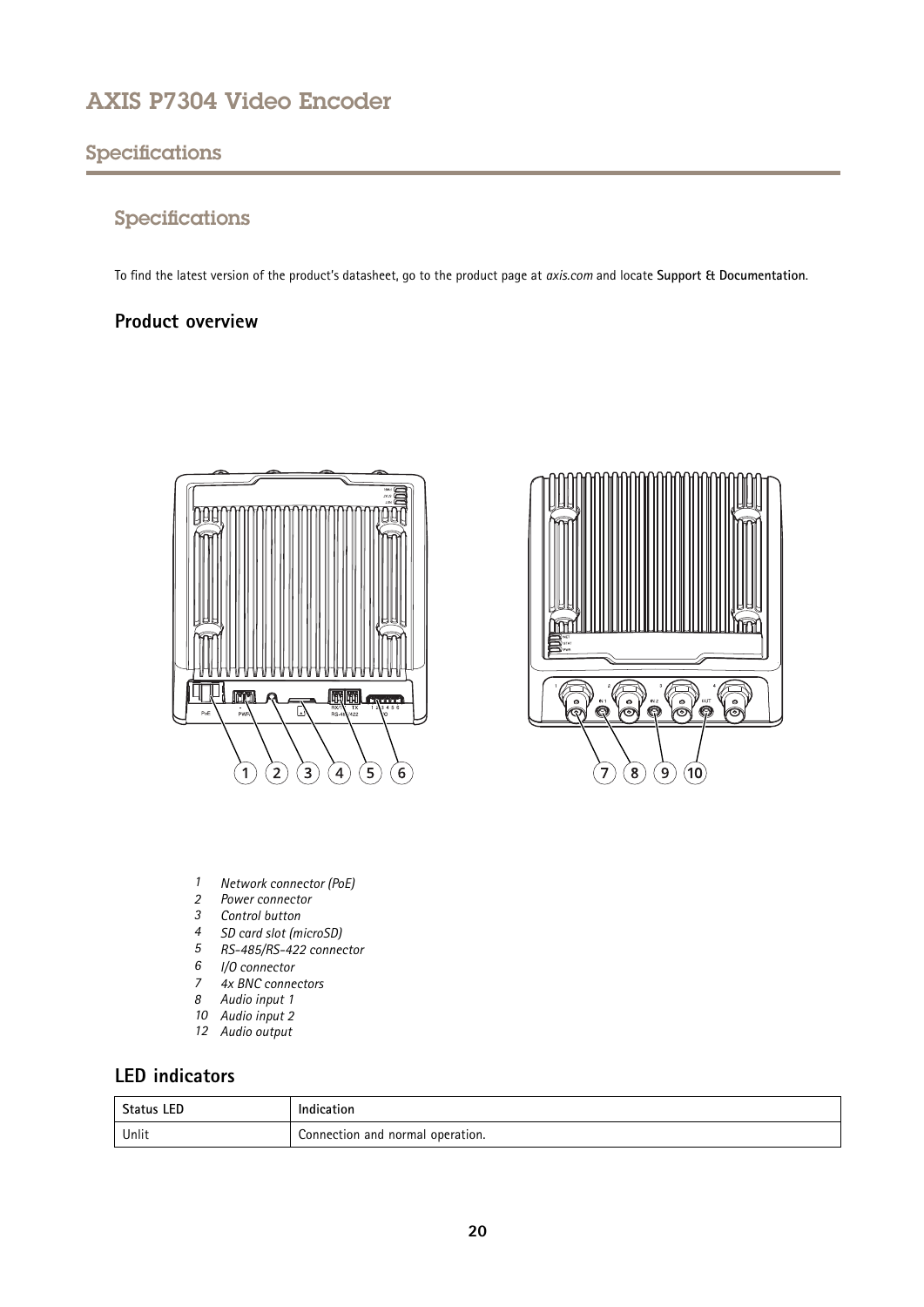# <span id="page-20-0"></span>Specifications

| Green       | Shows steady green for 10 seconds for normal operation after startup completed.    |  |
|-------------|------------------------------------------------------------------------------------|--|
| Amber       | Steady during startup, during reset to factory default or when restoring settings. |  |
|             |                                                                                    |  |
| Network LED | Indication                                                                         |  |
| Green       | Steady for connection to a 1 Gbit/s network. Flashes for network activity.         |  |
| Amber       | Steady for connection to a 10/100 Mbit/s network. Flashes for network activity.    |  |
| Unlit       | No network connection.                                                             |  |

# **SD card slot**

### *NOTICE*

- • Risk of damage to SD card. Do not use sharp tools, metal objects, or excessive force when inserting or removing the SD card. Use your fingers to insert and remove the card.
- Risk of data loss and corrupted recordings. Do not remove the SD card while the product is running. Unmount the SD card from the product's webpage before removal.

This product supports microSD/microSDHC/microSDXC cards.

For SD card recommendations, see *[axis.com](https://www.axis.com)*

micro microSD, microSDHC, and microSDXC Logos are trademarks of SD-3C LLC. microSD, microSDHC, microSDXC are microSDXC are trademarks or registered trademarks of SD-3C, LLC in the United States, other countries or both.

# **Buttons**

#### **Control button**

The control button is used for:

- Resetting the product to factory default settings. See *Reset to factory default [settings](#page-15-0) on page [16](#page-15-0)*.
- • Connecting to an AXIS Video Hosting System service. To connect, press and hold the button for about 3 seconds until the status LED flashes green.

### **Connectors**

#### **Bus connector**

The bus connectors are the physical interfaces to the video encoder chassis that provide power, network, RS485, and I/O terminal connections.

#### **BNC connector**

Each video input is terminated using <sup>a</sup> coax/BNC connector.

Connect <sup>a</sup> <sup>75</sup> Ohm coaxial video cable; the recommended maximum length is <sup>250</sup> <sup>m</sup> (800 ft).

Note

<sup>75</sup> Ohm video termination can be enabled/disabled for the video input through the product's webpage at . Video termination is enabled on factory default. If the product is connected in parallel with other equipment, for optimum video quality, we recommended to enable video termination only for the last device in the video signal chain.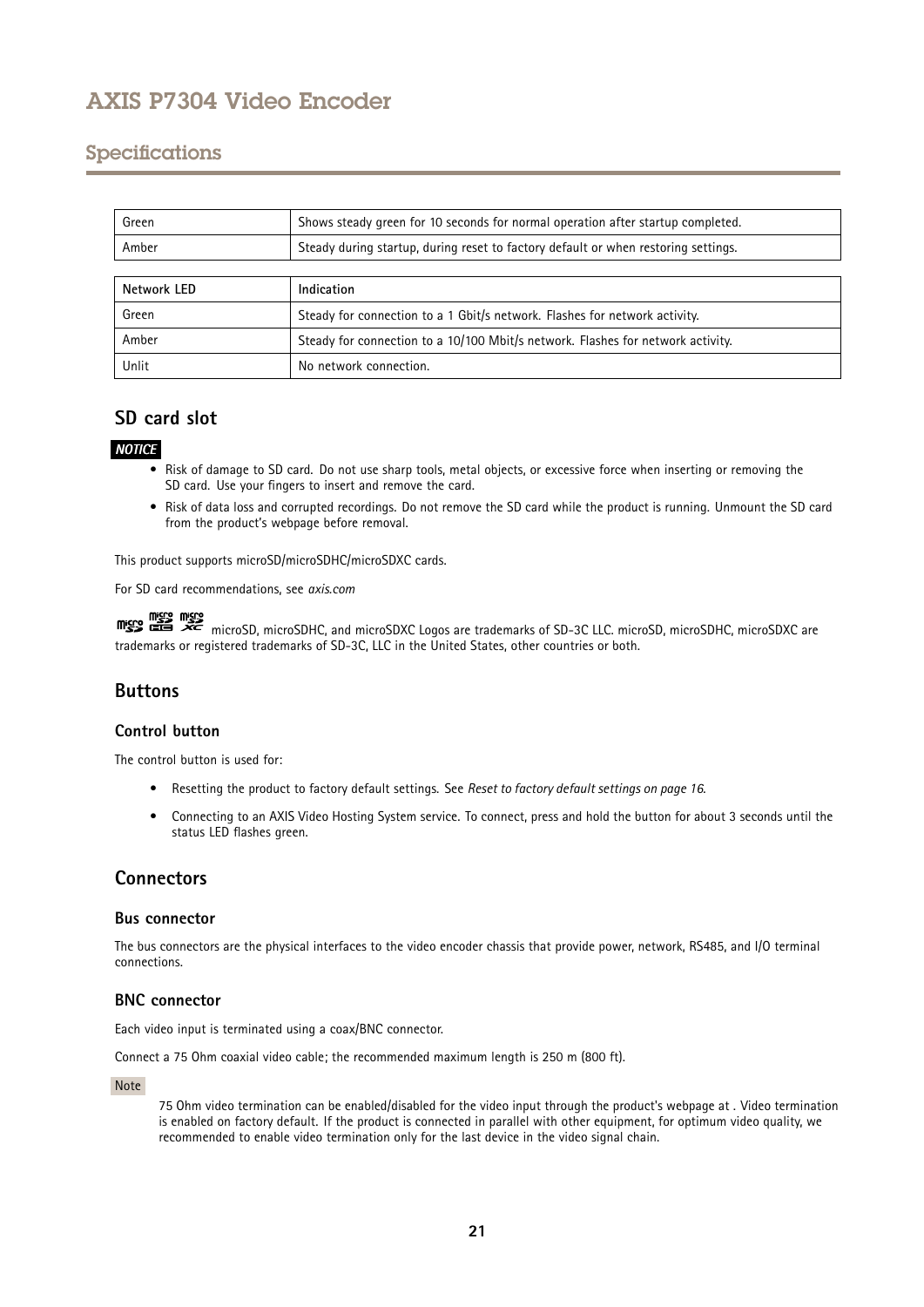# Specifications

#### **Network connector**

RJ45 Ethernet connector with Power over Ethernet (PoE).

#### **Audio connector**

- **Audio in** 3.5 mm input for <sup>a</sup> mono microphone, or <sup>a</sup> line-in mono signal (left channel is used from <sup>a</sup> stereo signal).
- **Audio out** 3.5 mm output for audio (line level) that can be connected to <sup>a</sup> public address (PA) system or an active speaker with <sup>a</sup> built-in amplifier. A stereo connector must be used for audio out.



|              | Tip                | 2 Ring                  | 3 Sleeve |
|--------------|--------------------|-------------------------|----------|
| Audio Input  | Microphone/Line in | Microphone bias voltage | Ground   |
| Audio Output | Line out, mono     | Line out, mono          | Ground   |

For audio in, the left channel is used from <sup>a</sup> stereo signal.

#### **I/O connector**

Use the I/O connector with external devices in combination with, for example, motion detection, event triggering, and alarm notifications. In addition to the <sup>0</sup> V DC reference point and power (DC output), the I/O connector provides the interface to:

**Digital input -** For connecting devices that can toggle between an open and closed circuit, for example PIR sensors, door/window contacts, and glass break detectors.

**Digital output -** For connecting external devices such as relays and LEDs. Connected devices can be activated by the VAPIX® Application Programming Interface or from the product's webpage.

6-pin terminal block

$$
\begin{array}{|c|c|c|}\n\hline\n\textcircled{0} & \textcircled{0} & \textcircled{0} \\
\hline\n1 & 2 & 3 & 4 & 5 & 6\n\end{array}
$$

| <b>Function</b>                   | Pin     | <b>Notes</b>                                                                                                                                                                                                                                                | <b>Specifications</b>                   |
|-----------------------------------|---------|-------------------------------------------------------------------------------------------------------------------------------------------------------------------------------------------------------------------------------------------------------------|-----------------------------------------|
| DC ground                         |         |                                                                                                                                                                                                                                                             | 0 V DC                                  |
| DC output                         | 2       | Can be used to power auxiliary equipment.<br>Note: This pin can only be used as power out.                                                                                                                                                                  | 12 V DC<br>Max $load = 50$ mA           |
| Configurable<br>(Input or Output) | $3 - 6$ | Digital input – Connect to pin 1 to activate, or leave floating<br>(unconnected) to deactivate.                                                                                                                                                             | 0 to max $30$ V DC                      |
|                                   |         | Digital output – Internally connected to pin 1 (DC ground) when<br>active, and floating (unconnected) when inactive. If used with an<br>inductive load, e.g., a relay, connect a diode in parallel with the load,<br>to protect against voltage transients. | 0 to max 30 V DC, open drain,<br>100 mA |

**Example**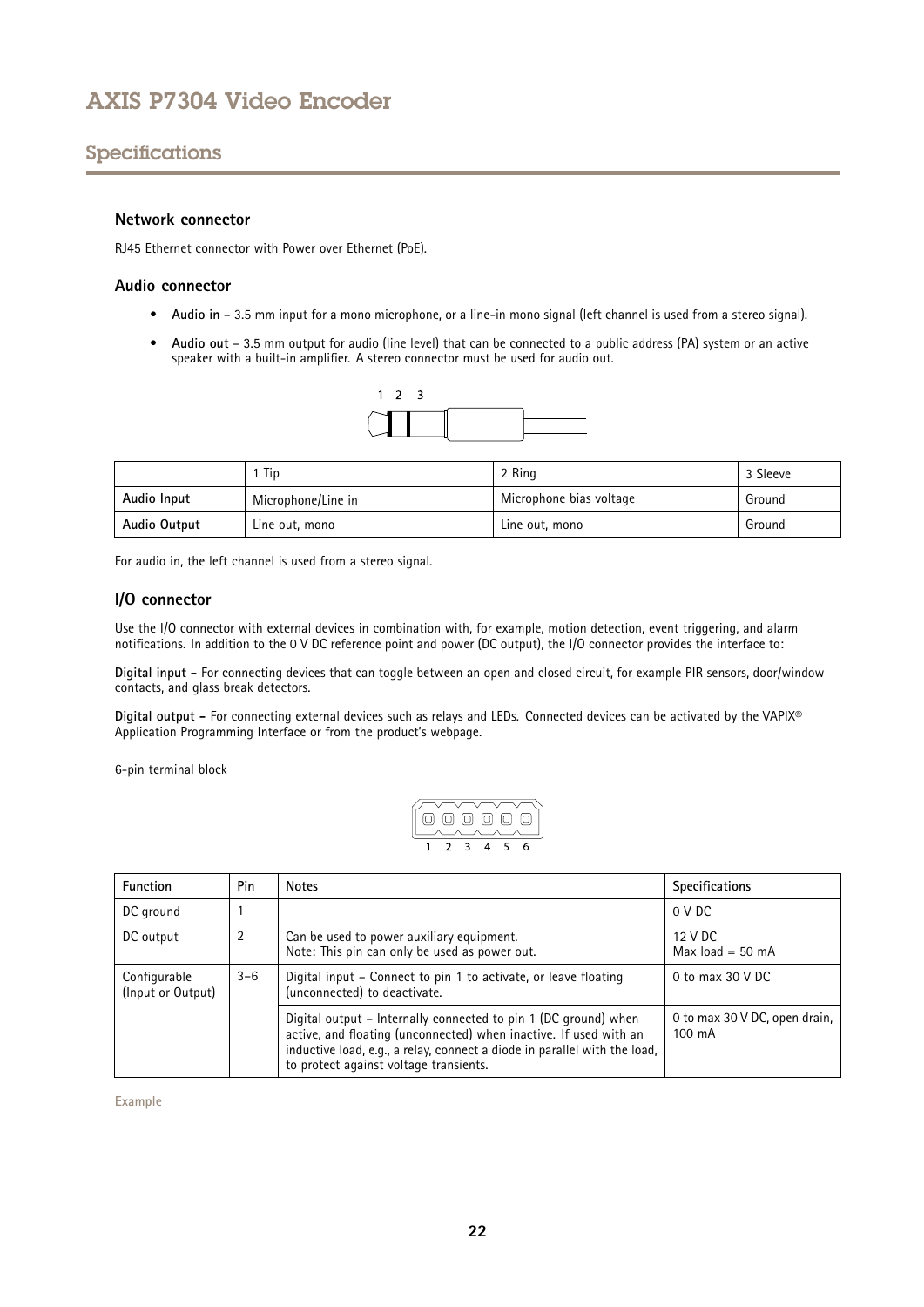# Specifications



- 
- *<sup>3</sup> I/O configured as input*
- *<sup>4</sup> I/O configured as output*
- *<sup>5</sup> Configurable I/O <sup>6</sup> Configurable I/O*

#### **Power connector**

2-pin terminal block for DC power input. Use <sup>a</sup> Safety Extra Low Voltage (SELV) compliant limited power source (LPS) with either <sup>a</sup> rated output power limited to <sup>≤</sup>100 W or <sup>a</sup> rated output current limited to <sup>≤</sup>5 A.



#### **RS485/RS422 connector**

Two 2-pin terminal blocks for RS485/RS422 serial interface. The serial port can be configured to support:

- Two-wire RS485 half duplex
- Four-wire RS485 full duplex
- Two-wire RS422 simplex
- Four-wire RS422 full duplex point to point communication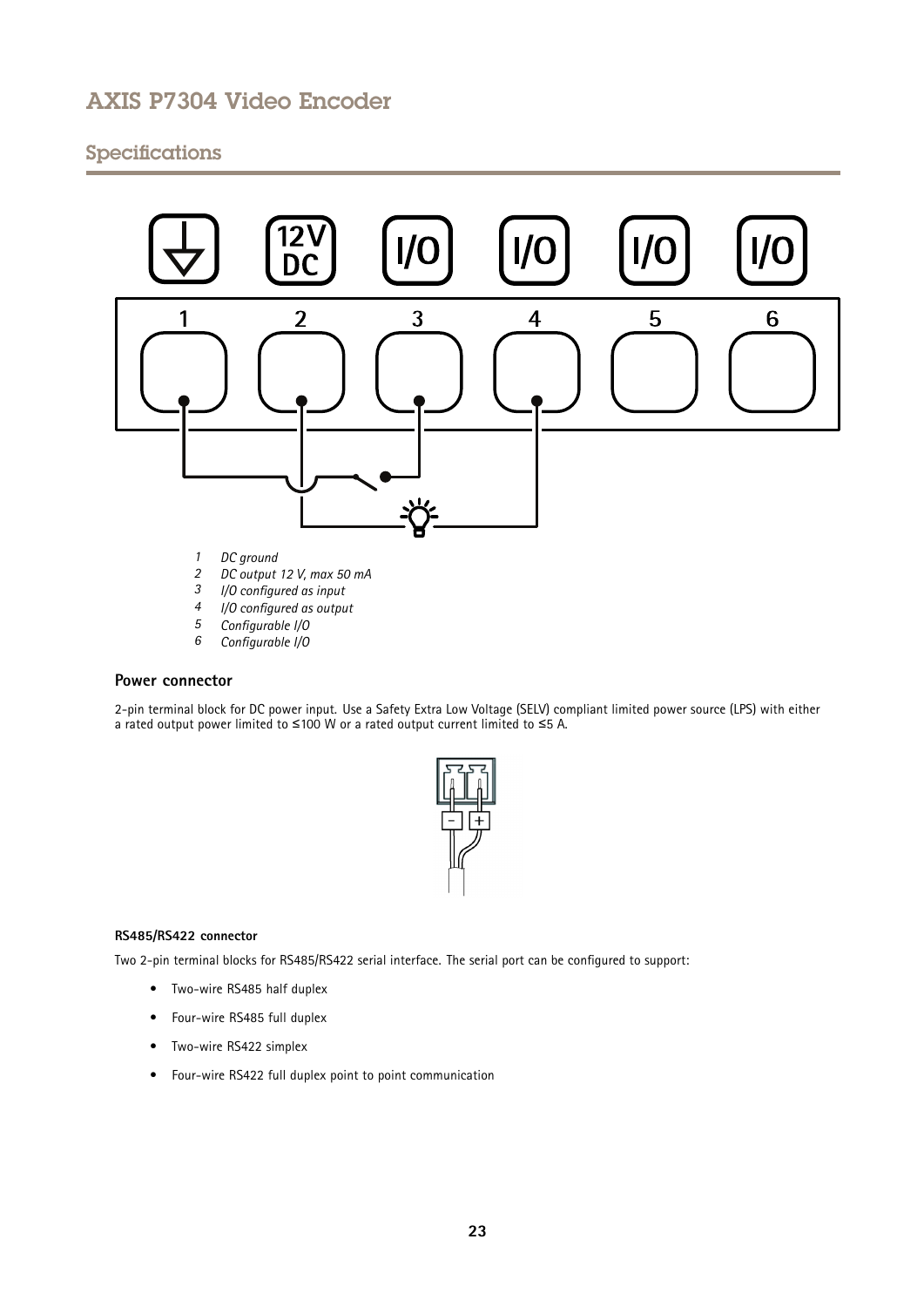# Specifications



| <b>Function</b>     | Pin | <b>Notes</b>                     |
|---------------------|-----|----------------------------------|
| RS485/RS422 TX A    |     | (TX) For full duplex RS485/RS422 |
| RS485/RS422 TX B    |     |                                  |
| RS485/RS422 RX/TX A | J   | (RX) For full duplex RS485/RS422 |
| RS485/RS422 RX/TX B | 4   | (RX/TX) For half duplex RS485    |